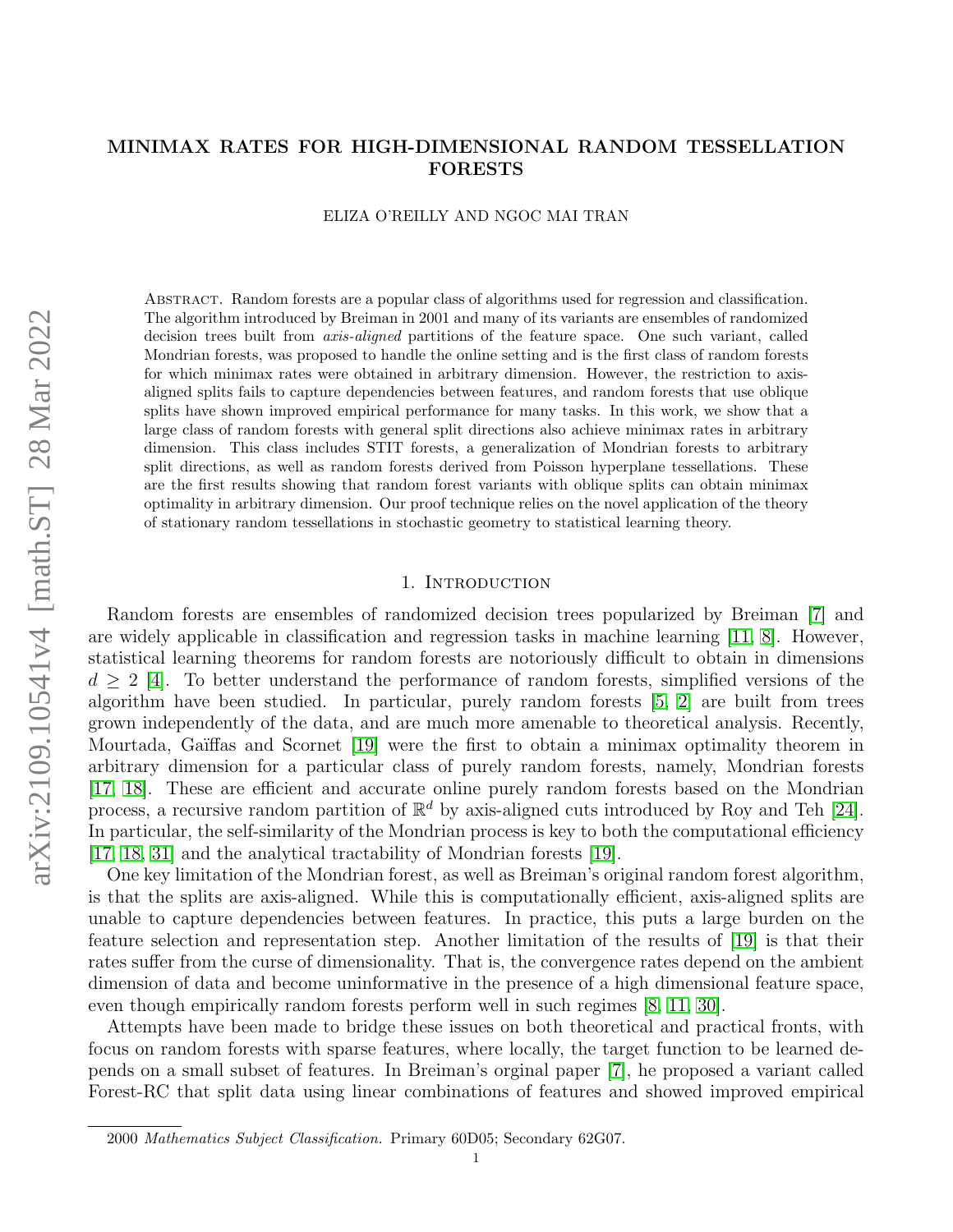performance of this method. Many other models of random forests with oblique cuts have subsequently been proposed [\[6,](#page-18-6) [10,](#page-18-7) [12,](#page-18-8) [23,](#page-19-6) [30\]](#page-19-5). In particular, to address the computational trade-off, [\[30\]](#page-19-5) studied random forests with oblique splits constructed with sparse projections. They demonstrated better empirical performance while retaining computational efficiency. On the theoretical front, Biau [\[3\]](#page-18-9) studied a purely random forest variant called centered random forests and obtained (sub-optimal) convergence rates that depend on the sparsity level described by number of relevant features. Klusowksi [\[16\]](#page-18-10) obtained an improved, but still sub-optimal, rate for this class of random forests depending on the sparsity level and showed this rate could not be improved in general. As of current, there is a lack of a comprehensive technique that can handle random forests with arbitrary split directions and that can yield optimal learning rates that adapt to a notion of sparsity.

This paper, to the best of our knowledge, gives the first results on minimax optimality for a large class of purely random forests that is defined for all dimensions with general split directions. In particular, we show that STIT forests, a significant generalization of Mondrian forests, also attain the minimax rates discovered in [\[19\]](#page-19-0) under less technical assumptions. Furthermore, we incorporate an assumption of sparsity on the input data, which gives improved rates in high dimensional feature space.

The general class of STIT random forests are derived from the stable under iteration (STIT) processes of Nagel and Weiss [\[20,](#page-19-7) [21\]](#page-19-8). These stochastic processes generate the most general class of self-similar and stationary random partitions of  $\mathbb{R}^d$  by hyperplane cuts possible [\[21\]](#page-19-8). Selfsimilarity in particular ensures that STIT random forests also enjoy the online construction that underpins popularity of the Mondrian forest in practice. The family of STIT processes is indexed by probability distributions on the unit sphere, denoted by  $\phi$ , describing the distribution of directions of the hyperplane cuts in the random partition. The Mondrian process corresponds to the case where  $\phi$  is the discrete uniform measure on the d coordinate vectors. Subsequent generalizations of the Mondrian process to oblique cuts [\[10,](#page-18-7) [12\]](#page-18-8) are also special cases of STIT processes. The freedom in the choice of the directional distribution  $\phi$  for the splits brings more flexibility in machine learning applications. For example, while the Mondrian process can only be used to approximate the Laplace kernel [\[18\]](#page-19-2), the STIT process produces random features that approximate a much wider class of kernels, as characterized in [\[22\]](#page-19-9). Improved empirical performance of STIT forests built from STIT processes with a uniform directional distribution over Mondrian forests was also shown in [\[12\]](#page-18-8) through a classification task and simulation study.

A major contribution of our work lies in the proof technique, as our approach relies on theorems in stochastic geometry that up until now have not been utilized in statistical learning theory. Going from the Mondrian to the STIT forests, the key difficulty is the geometry of the cells of the tessellations. The Mondrian process generates axis-aligned rectangular cells and the distribution of the cell of a given input can be characterized exactly from the construction. In contrast, the cells that STIT processes generate can be more complex random polytopes. A stochastic geometry viewpoint enables us to crucially exploit the self-similarity and stationarity of the underlying random partition, and thus to handle more general cell geometries. In particular, we obtain risk bounds on STIT forest estimators that depend on the distribution of a single random polytope, called the *typical cell*, defined using the corresponding stationary STIT tessellation on  $\mathbb{R}^d$ . Our analysis simplifies previous approaches for analyzing Mondrian forests as well, since we do not encounter the boundary issue that appears in Theorem 3 of [\[19\]](#page-19-0). That is, we achieve minimax rates for Mondrian forests *without* any conditioning for a larger class of functions.

Specifically, our first main result, Theorem [7,](#page-10-0) gives an upper bound on the quadratic risk of the STIT forest estimator for the regression of  $\beta$ -Hölder continuous functions for  $\beta \in (0,1]$ , generalizing Theorem 3 of [\[19\]](#page-19-0). The theorem shows that any STIT forest with optimally tuned complexity parameter achieves the minimax rate for this function class. The directional distribution  $\phi$  comes in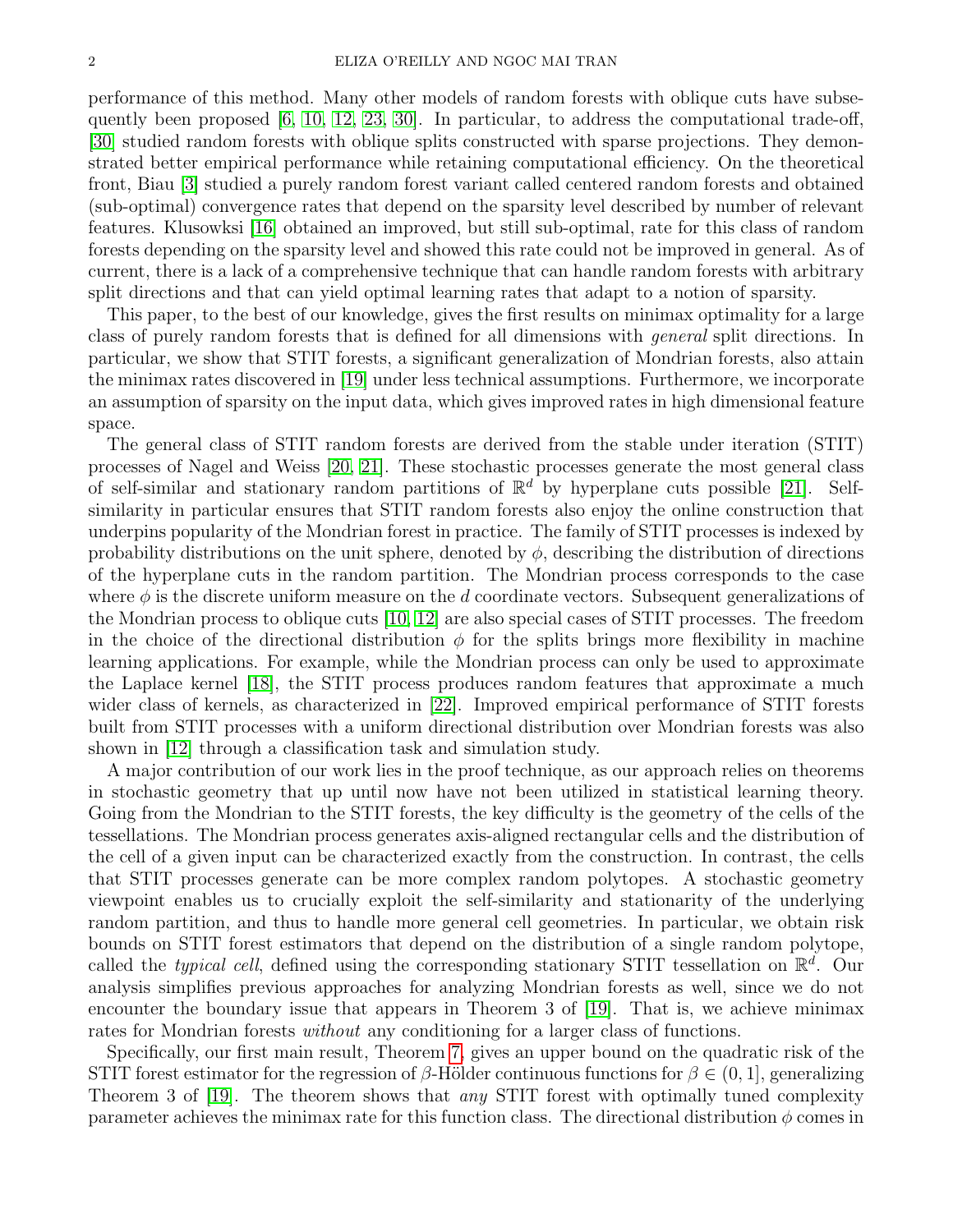through the constant terms in the upper bound. Our proof method gives *geometric* interpretations to these constants in terms of moments of the diameter of the cell  $Z_0$  containing the origin and the expected mixed volumes between the support of the input and the typical cell Z. Because of this explicit geometry, we were able to get the rates in terms of the sparsity dimension of the input. In the special case of the Mondrian forest, Z is the Minkowski sum of i.i.d. centered line segments parallel to the axes with exponential length. Taking the support to be  $[0,1]^d$  recovers Theorem 2 in [\[19\]](#page-19-0), see Example [5](#page-0-0) for details. Similarly, our second main result, Theorem [9,](#page-10-1) extends Theorem 3 in [\[19\]](#page-19-0), where additional smoothness assumptions are made on f. It says that any STIT forest estimator achieves the minimax rate for the class of  $(1+\beta)$ -Hölder functions for  $\beta \in (0,1]$  for both a large enough number of trees in the forest and an optimally tuned complexity parameter. As in Theorem 3 of [\[19\]](#page-19-0), an improved rate for STIT forests over STIT trees in this case is due to large enough forests having a smaller bias than single trees for smooth regression functions.

Our proof technique also takes us beyond the class of STIT forests. Any random partition can be used to define a tree estimator as in [\(7\)](#page-9-0) and subsequently a random forest estimator [\(8\)](#page-10-2). Since our rate upper bounds are explicitly derived in terms of geometric properties of the typical cell of the random partition, it can readily be applied to *any* random forest obtained by stationary random hyperplane partitions of  $\mathbb{R}^d$ . Our last main result, Theorem [11,](#page-11-0) is a demonstration of this principle. It states that a random forest derived from a *Poisson hyperplane process* achieves *identical* convergence rates as a STIT forest with the same directional distribution  $\phi$  and complexity parameter, and thus is also minimax optimal.

Random forests built from stationary random tessellations, of which STIT forests are a special case, are necessarily data agnostic. However, Breiman's original algorithm splits the feature space using a criterion that depends on the training data set. This dependence underpins the difficulty in the analysis, motivating the study of purely random forests. Recently, [\[9\]](#page-18-11) obtained the first consistency rates for Breiman's original algorithm in arbitrary dimension, but theoretical understanding remains incomplete. In Section [4,](#page-17-0) we briefly discuss how one could approach the analysis of data-dependent random forest variants via non-stationary Poisson hyperplane and STIT processes. We conclude with a few concrete open problems at the intersection of stochastic geometry and statistical learning theory, and hope that our work will fuel further investigations in this interdisciplinary area.

Organization. Section [2](#page-2-0) collects background on STIT processes, Poisson hyperplane processes, and essential results in stochastic geometry needed for our proofs. Section [3](#page-9-1) states and proves our three main results, Theorems [7,](#page-10-0) [9](#page-10-1) and [11.](#page-11-0) Section [4](#page-17-0) concludes with discussions and open problems.

Acknowledgements. Ngoc Mai Tran is supported by NSF Grant DMS-2113468 and the NSF IFML 2019844 award to the University of Texas at Austin. Eliza O'Reilly is supported by NSF MSPRF Award 2002255 with additional funding from ONR Award N00014-18-1-2363.

## 2. Preliminaries

<span id="page-2-0"></span>2.1. Stochastic geometry background. We recall the key concepts from stochastic geometry needed for our paper, which are *random tessellations, stationarity*, the zero cell, and the typical cell. For additional background, we recommend [\[27,](#page-19-10) Chapter 10].

A tessellation is a locally finite random partition of  $\mathbb{R}^{\tilde{d}}$  into compact and convex polytopes. It can be viewed as the collection of polytopes, or cells, of the tessellation or as the union of their boundaries. In this paper, we take the view of the tessellation as the collection of cells, but will also discuss the union of cell boundaries to establish relevant definitions. Formally, we define a *random* tessellation as the point process of cells  $\mathcal{P} = \{C_i\}_{i\in\mathbb{Z}}$  taking values in the space K of non-empty compact and convex sets which satisfy: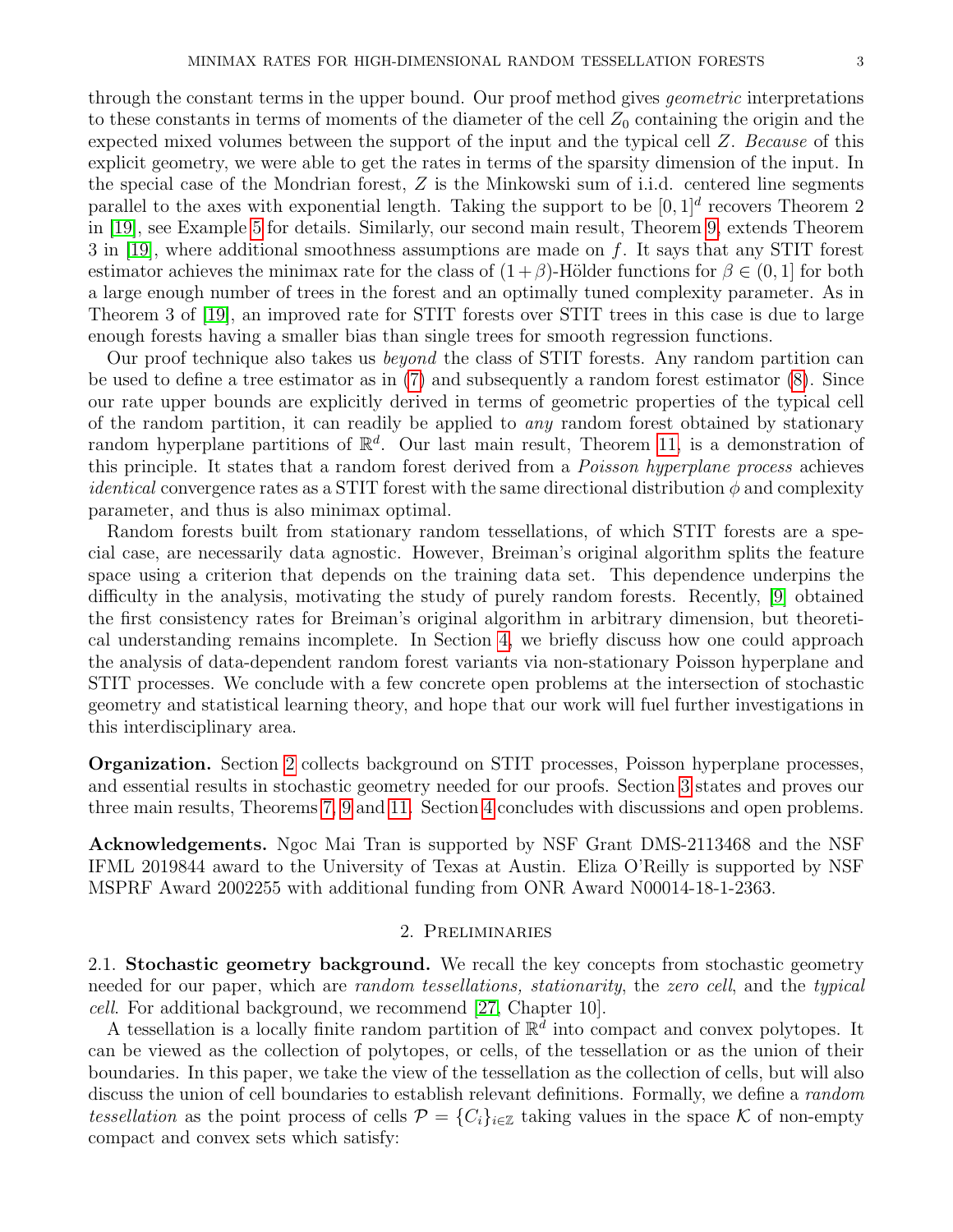- for all compact  $K \subset \mathbb{R}^d$ , a finite number of  $C_i$ 's have non-empty intersection with  $K$ ;
- for all  $i \neq j$ ,  $\text{int}(C_i) \cap \text{int}(C_j) = \emptyset$ ;
- $\cup_{i\in\mathbb{Z}} C_i = \mathbb{R}^d;$
- for all i,  $\mathrm{vol}_d(\partial C_i) = 0$ .

A random tessellation is stationary if its distribution is invariant under translations. That is, for all  $x \in \mathbb{R}^d$ ,  $\{C_i + x\}_{i \in \mathbb{Z}} \stackrel{d}{=} \{C_i\}_{i \in \mathbb{Z}}$ , where  $\stackrel{d}{=}$  denotes equality in distribution. Stationarity implies that every  $x \in \mathbb{R}^d$  almost surely belongs to a unique cell of the tessellation, which will be denoted  $Z_x$ . The zero cell of P, denoted by  $Z_0$ , is defined as the unique cell of the tessellation containing the origin. Stationary also implies that  $Z_0 \stackrel{d}{=} Z_x - x$ .

An important random object related to a stationary random tessellation  $P$  is the typical cell. To define this, first consider a center function  $c : \mathcal{K} \to \mathbb{R}^d$  such that  $c(K + x) = c(K) + x$  for all  $x \in \mathbb{R}^d$ . Examples include the centroid or the center of the smallest ball containing K. We can then decompose P into a stationary marked point process  $\{(c(C_i), C_j - c(C_i)\}_{i\in\mathbb{Z}}\}$  consisting of a ground point process in  $\mathbb{R}^d$  of cell centers and elements from  $\mathcal{K}_0 := \{K \in \mathcal{K} : c(K) = 0\}$  attached to each center. Following [\[27,](#page-19-10) Section 4.1], there exists a random polytope Z in  $\mathcal{K}_0$  such that for any non-negative measurable function  $f$  on  $\mathcal{K}$ ,

<span id="page-3-1"></span>(1) 
$$
\mathbb{E}\left[\sum_{C \in \mathcal{P}} f(C)\right] = \frac{1}{\mathbb{E}[\text{vol}_d(Z)]} \mathbb{E}\left[\int_{\mathbb{R}^d} f(Z+y) dy\right].
$$

The random polytope  $Z$  is called the *typical cell* of  $P$ . Its distribution can be understood as limiting distribution of a cell chosen uniformly at random from a large ball, centered at the origin using the center function  $c$ , as the radius of the ball grows to infinity.

2.2. STIT Tessellations. For a random tessellation  $P$ , we will denote by  $Y$  the union of cell boundaries, which forms a  $d-1$ -surface process in  $\mathbb{R}^d$ , see [\[27,](#page-19-10) Section 4.5]. For any stationary surface process, we can define a directional distribution  $\phi$  on  $\mathbb{S}^{d-1}$  characterizing the 'rose of directions' for the d – 1-dimensional facets generating the cell boundaries. We will say  $\mathcal P$  has directional distribution  $\phi$  if  $\mathcal Y$  has directional distribution  $\phi$ .

For two random tessellations  $\mathcal{P}_1$  and  $\mathcal{P}_2$ , denote by  $\mathcal{Y}_1$  and  $\mathcal{Y}_2$  the cell boundaries of  $\mathcal{P}_1$  and  $\mathcal{P}_2$ , respectively. Associate to each cell c in  $\mathcal{P}_1$  an independent copy  $\mathcal{Y}_2(c)$  of  $\mathcal{Y}_2$  and assume the family  ${\mathcal{Y}}_2(c) : c \in {\mathcal{P}}_1$  is independent of  ${\mathcal{P}}_1$ . Then, the *iteration* of  ${\mathcal{Y}}_1$  and  ${\mathcal{Y}}_2$  is defined as

$$
\mathcal{Y}_1\boxplus \mathcal{Y}_2:=\mathcal{Y}_1\cup \bigcup_{c\in \mathcal{P}_1}\left(\mathcal{Y}_2(c)\cap c\right).
$$

That is, each cell c of the frame tessellation  $\mathcal{P}_1$  is subdivided by the cells of  $\mathcal{Y}_2(c) \cap c$ . A random tessellation  $P$  is called *stable under iteration*, or STIT, if for the union of cell boundaries  $Y$ , for all  $n \in \mathbb{N}$ ,

<span id="page-3-0"></span>(2) 
$$
\mathcal{Y} \stackrel{d}{=} n(\mathcal{Y} \boxplus \cdots \boxplus \mathcal{Y}),
$$

where  $n\mathcal{Y} := \{nx : x \in \mathcal{Y}\}\$ is the dilation of  $\mathcal{Y}$  by the factor n.

A STIT process is a stochastic process  $\{\mathcal{Y}(\lambda): \lambda > 0\}$  of random tessellation cell boundaries in  $\mathbb{R}^d$  with the following properties:

(i) Stationarity:  $\mathcal{Y}(\lambda) + x \stackrel{d}{=} \mathcal{Y}(\lambda)$  for all  $x \in \mathbb{R}^d$ ;

- (ii) Markov Property:  $\mathcal{Y}(\lambda_1 + \lambda_2) \stackrel{d}{=} \mathcal{Y}(\lambda_1) \boxplus \mathcal{Y}(\lambda_2)$  for all  $\lambda_1, \lambda_2 > 0$ ;
- (iii) STIT: for all  $\lambda > 0$  and  $n \in \mathbb{N}$ , [\(2\)](#page-3-0) holds for  $\mathcal{Y}(\lambda)$ .

A consequence of property (iii) is that STIT processes have the scaling property, that is, for all  $\lambda > 0$ ,  $\mathcal{Y}(1) \stackrel{d}{=} \lambda \mathcal{Y}(\lambda)$  [\[21,](#page-19-8) Lemma 5]. Intuitively, this property says that one can swap time for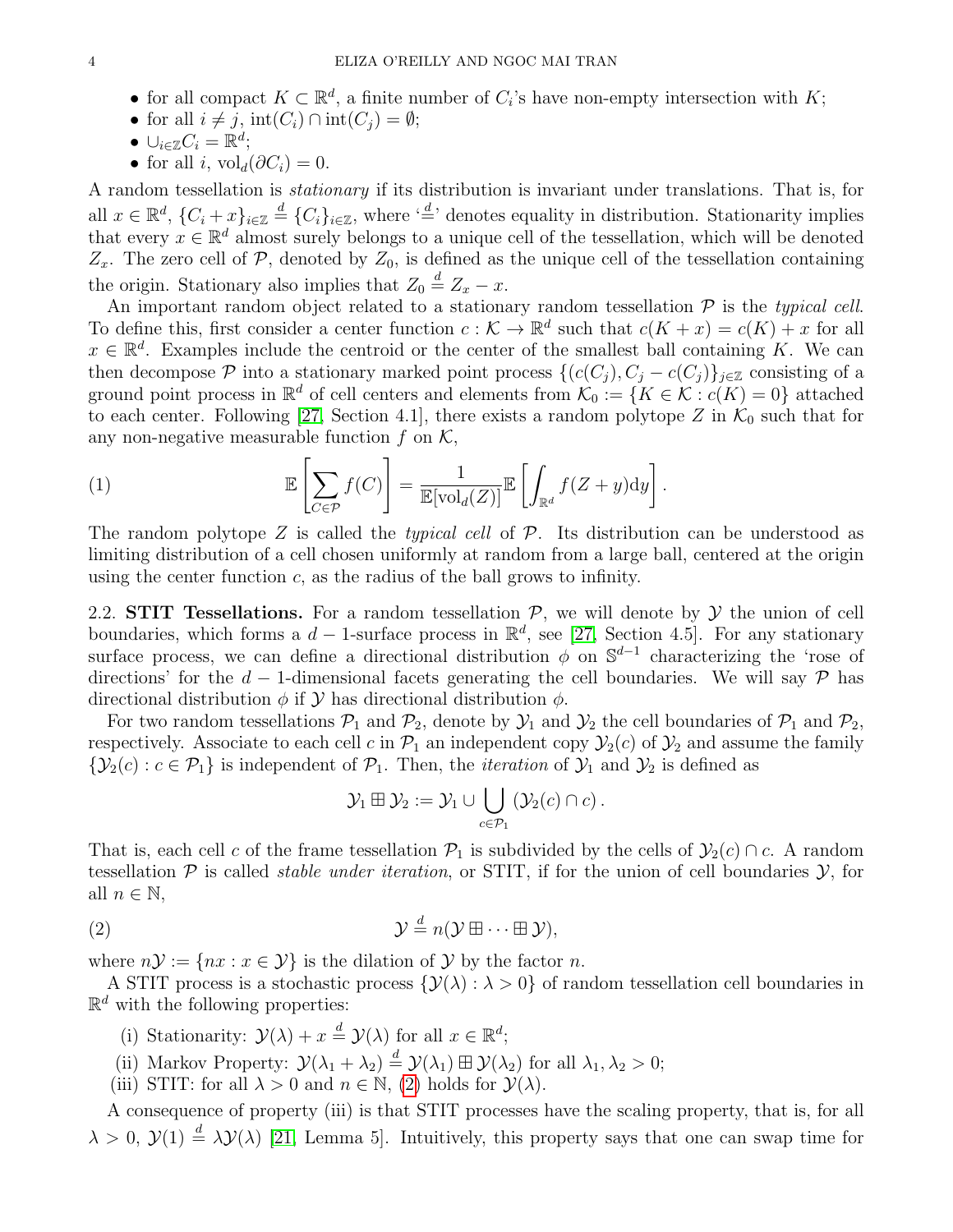space. Specifically, if one fixes a compact observation window  $W \subset \mathbb{R}^d$ , then  $\{ \mathcal{Y}(\lambda) \cap W : \lambda > 0 \}$ is a random partition process on W, which we think of as a visualization of  $\mathcal{Y}(\lambda)$  through the window W. Now, one can fix  $\lambda$  and 'zoom out' on  $\mathcal{Y}(\lambda)$  by mapping  $\mathcal{Y}(\lambda) \mapsto \frac{1}{2}\mathcal{Y}(\lambda)$  to see more of the partition process  $\mathcal{Y}(\lambda)$ , or one can run the partition process for twice as long by mapping  $\mathcal{Y}(\lambda) \mapsto \mathcal{Y}(2\lambda)$ . The scaling property says that these two operations give the same random tessellation on W in distribution.

For the zero cell  $Z_0^{\lambda}$  and typical cell  $Z_{\lambda}$  of  $\mathcal{P}(\lambda)$ , the random tessellation induced by the boundaries  $\mathcal{Y}(\lambda)$ , the scaling property implies the following important facts that we will use in the remainder of the paper: for all  $\lambda > 0$ ,

<span id="page-4-0"></span>(3) 
$$
Z_0 \stackrel{d}{=} \lambda Z_0^{\lambda} \quad \text{and} \quad Z \stackrel{d}{=} \lambda Z_{\lambda},
$$

where  $Z_0 := Z_0^1$  and  $Z := Z_1$  are the zero cell and typical cell of  $\mathcal{P}(1)$ .

While seemingly abstract, it was proved in [\[21\]](#page-19-8) that the STIT partition process  $\{\mathcal{Y}(\lambda) \cap W :$  $\lambda > 0$ } restricted to a fixed compact and convex window  $W \subset \mathbb{R}^d$  can always be constructed by drawing random hyperplane cuts from a fixed distribution at exponential times. A special case of this construction was rediscovered by [\[24\]](#page-19-3), which led to the Mondrian process.

Formally, let  $\phi$  be an even probability measure on the unit sphere  $\mathbb{S}^{d-1}$  with support containing d linearly independent directions. Then define  $\Lambda$  to be the stationary and locally finite measure on the space of hyperplanes in  $\mathbb{R}^d$ , denoted  $\mathcal{H}^d$ , defined by

$$
\Lambda(A) := \int_{\mathbb{S}^{d-1}} \int_{\mathbb{R}} \mathbf{1}_{\{H(u,t)\in A\}} \mathrm{d}t \phi(\mathrm{d}u), \quad A \in \mathcal{B}(\mathcal{H}^d),
$$

where  $H(u,t) := \{x \in \mathbb{R}^d : \langle x, u \rangle = t\}.$  Here, the space  $\mathcal{H}^d$  of hyperplanes is equipped with the hit-miss topology which contains compact subsets of the following form: for compact  $W \subset \mathbb{R}^d$ , define

$$
[W] := \{ H \in \mathcal{H}^d : H \cap W \neq \emptyset \}.
$$

Now, fix  $\lambda > 0$  and consider the following procedure to construct a random partition  $\mathcal{Y}(\lambda, W, \phi)$ of  $W$ .

(1) Draw  $\delta \sim \text{Exp}(\Lambda([W]),$  where

$$
\Lambda([W]) = \int_{\mathbb{S}^{d-1}} \int_{\mathbb{R}} 1_{\{H(u,t) \cap W \neq \emptyset\}} \mathrm{d}t \mathrm{d}\phi(u) = \int_{\mathbb{S}^{d-1}} \left( h(W, u) + h(W, -u) \right) \mathrm{d}\phi(u),
$$

and  $h(W, u) := \sup_{x \in W} \langle u, x \rangle$  is the support function of W.

(2) If  $\delta > \lambda$ , stop. Else, at time  $\delta$ , generate a random hyperplane  $H(U, T)$  where the direction U is drawn from the distribution

$$
d\Phi(u) := \frac{h(W, u) + h(W, -u)}{\Lambda([W])} d\phi(u), \quad u \in \mathbb{S}^{d-1},
$$

and conditioned on U, T is drawn uniformly on the interval from  $-h(W, -U)$  to  $h(W, U)$ . Split the window W into two cells  $W_1$  and  $W_2$  with  $H(U, T)$ .

(3) Repeat steps (1) and (2) in each sub-window  $W_1$  and  $W_2$  independently with new lifetime parameter  $\lambda - \delta$  until lifetime expires.

Theorem 1 in [\[21\]](#page-19-8) shows the existence of a STIT tessellation process  $\mathcal{Y}(\lambda)$  on  $\mathbb{R}^d$  such that  $\mathcal{Y}(\lambda) \cap W \stackrel{d}{=} \mathcal{Y}(\lambda, W, \phi)$ . Conversely, for any stationary tessellation  $\mathcal{Y}$  in  $\mathbb{R}^d$  satisfying [\(2\)](#page-3-0) with directional distribution  $\phi$ , Corollary 2 in [\[21\]](#page-19-8) showed that there exists  $\lambda > 0$  such that  $\mathcal{Y} \stackrel{d}{=} \mathcal{Y}(\lambda)$ , and  $\mathcal{Y}(\lambda) \cap W \stackrel{d}{=} \mathcal{Y}(\lambda, W, \phi)$  for all compact  $W \subset \mathbb{R}^d$ . Together, these results imply that the class of STIT tessellations is the most general class of stationary tessellations with the hierarchical construction that underpins the computational efficiency of the Mondrian process [\[24,](#page-19-3) [17,](#page-19-1) [18\]](#page-19-2).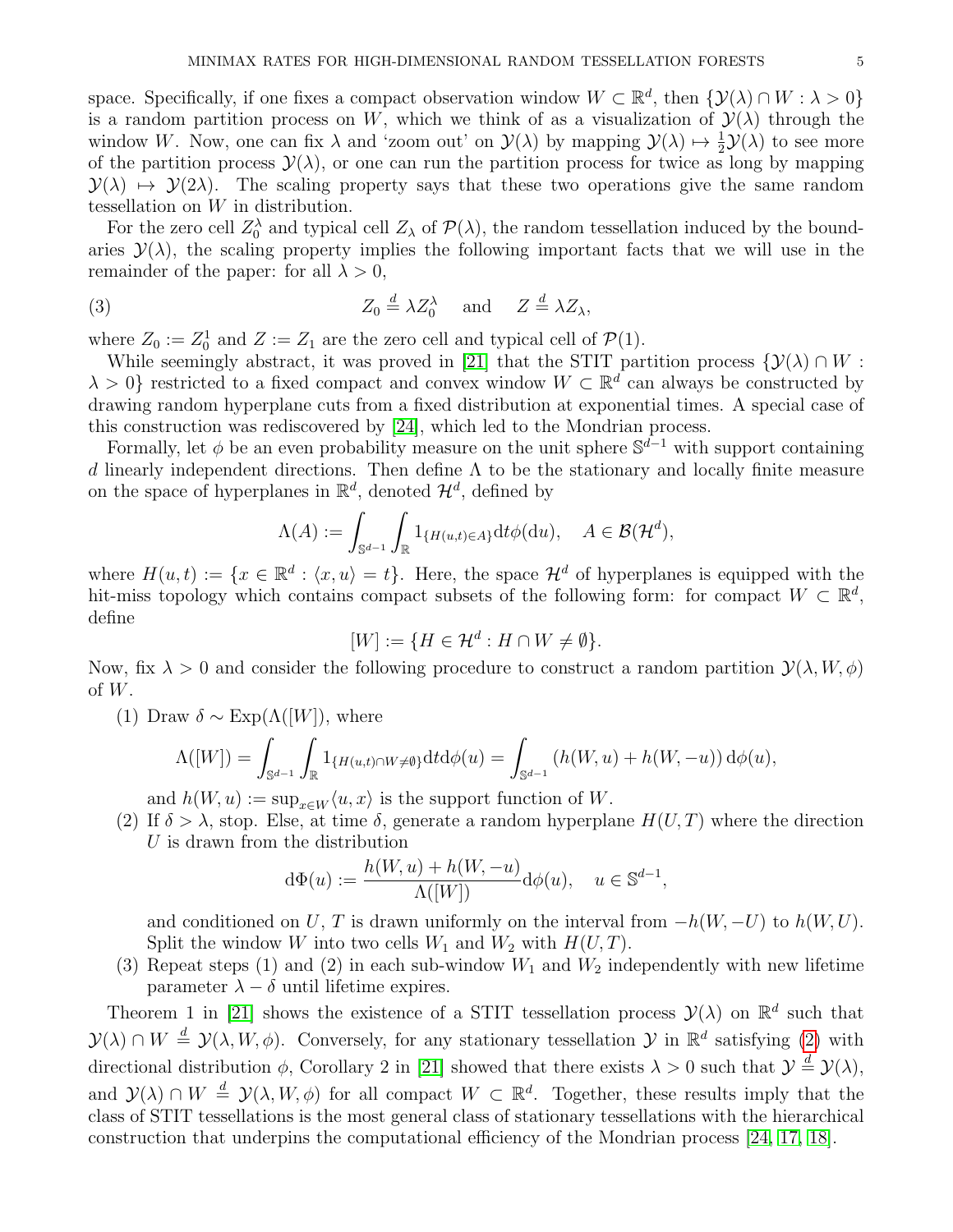

FIGURE 1. An example STIT process with three directions. Each cell  $W$  has an independent exponential clock with mean  $\Lambda([W])$ . When the clock rings, the cell is cut by a hyperplane drawn from the specified distribution  $\Lambda$  conditioned to hit this cell. In this simulation, at time  $t = 0$  we started with the unit square  $W =$  $[-0.5, 0.5]^2$ , and ran until time  $t = 9$ , called the lifetime of the STIT. The first three figures show the first three cuts, while the last figure shows the STIT at time  $t = 9$ , which has 14 cuts.

<span id="page-5-0"></span>**Example 1** (The Mondrian as a special case of STIT). If  $\phi$  is the uniform distribution over the positive and negative standard basis vectors, then the resulting STIT process  $\mathcal{Y}(\lambda, W, \phi)$  is the Mondrian process [\[24\]](#page-19-3). See Figure [2\(](#page-6-0)B) for a simulation.

<span id="page-5-1"></span>**Example 2** (Isotropic STIT). If  $\phi$  is the uniform distribution over  $\mathbb{S}^{d-1}$ , then the distribution of  $\mathcal{Y}(\lambda)$  is invariant with respect to rotations about the origin. This model is called the isotropic STIT. See Figure [2\(](#page-6-0)A) for a simulation.

2.3. Poisson Hyperplane Tessellations. We now describe another way to obtain stationary random tessellations of  $\mathbb{R}^d$ , and compare it to the STIT tessellation. A *stationary Poisson hyper*plane process X is a stationary Poisson point process on the space of affine hyperplanes  $\mathcal{H}^d$  in  $\mathbb{R}^d$ with first moment measure

$$
\Theta(\cdot) := \mathbb{E}[X(\cdot)] = \lambda \int_{\mathbb{R}} \int_{\mathbb{S}^{d-1}} 1_{\{H(u,t)\in \cdot\}} \mathrm{d}\phi(u) \mathrm{d}t,
$$

for some constant  $\lambda > 0$  called the intensity, and  $\phi$  an even probability measure on  $\mathbb{S}^{d-1}$  called the spherical directional distribution, see [\[27,](#page-19-10) Chapter 4.4]. To sample from  $X$  on a compact window  $W:$ 

(1) Sample  $N \sim \text{Poisson}(\Theta([W]))$ , where

$$
\Theta([W]) = \lambda \int_{\mathbb{R}} \int_{\mathbb{S}^{d-1}} 1_{\{H(u,t) \cap W \neq \emptyset\}} d\phi(u) dt.
$$

(2) Conditioned on  $N = n$ , generate n i.i.d. random hyperplanes  $\{H(U_i, T_i)\}_{i=1}^n$ , where for each  $i, U_i$  has probability distribution

$$
d\Phi(u) := \frac{h(W, u) + h(W, -u)}{\Lambda([W])} d\phi(u),
$$

and conditioned on  $U_i$ ,  $T_i$  is uniform in the interval from  $-h(W, -U_i)$  to  $h(W, U_i)$ .

The Poisson hyperplane process induces a tessellation that is globally different that the STIT tessellation (cf. Figure [2\)](#page-6-0). In particular, a Poisson hyperplane tessellation is face-to-face, meaning that the intersection of two cells is either non-empty, or is a face of both cells. This is not the case for a STIT tessellation, where, for example, a vertex of a cell can be an interior point of the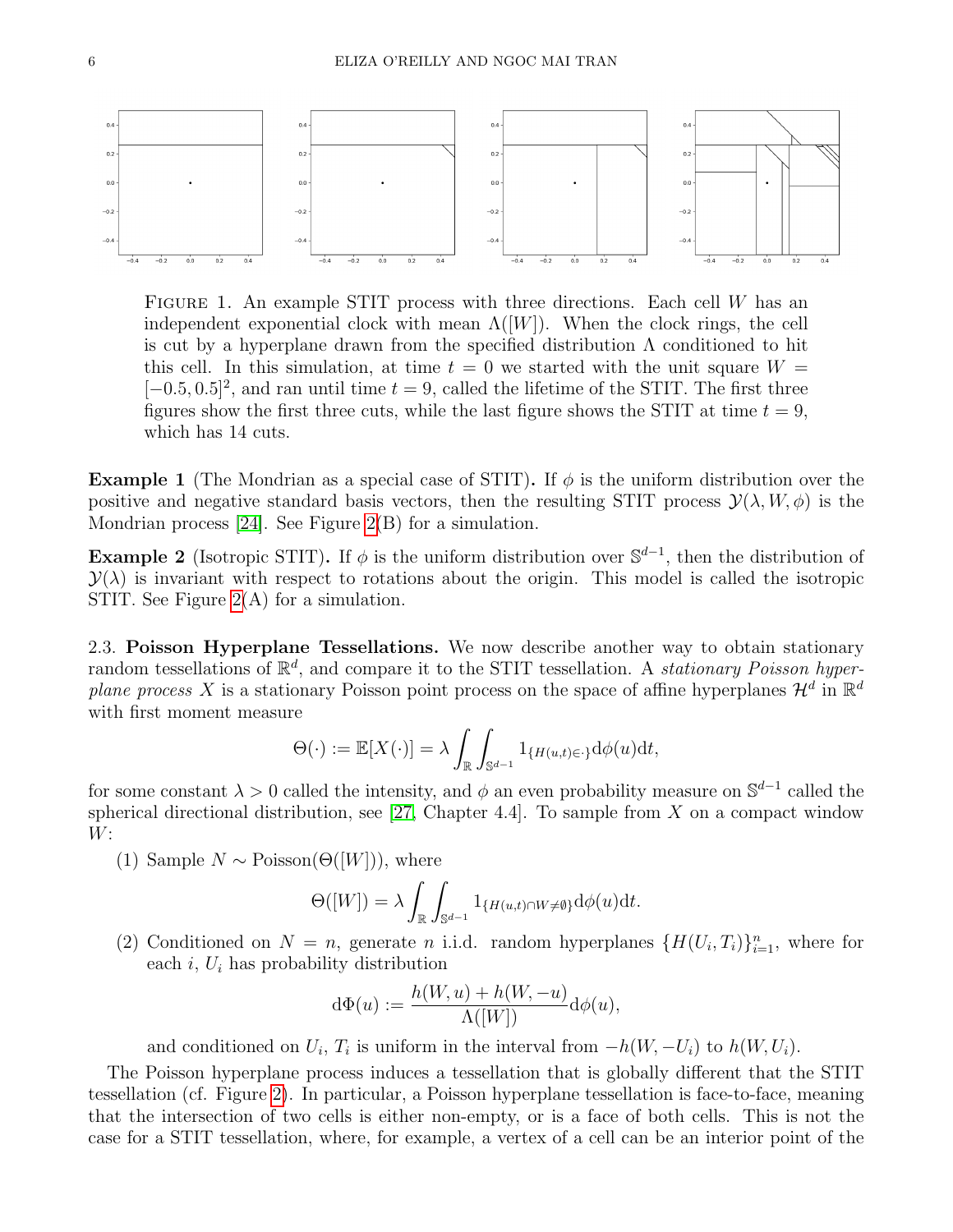<span id="page-6-0"></span>



(A) Isotropic STIT (aka Mondrian)



(c) Isotropic Poisson hyperplane process (D) Axis-aligned Poisson hyperplane process (aka Poisson Manhattan)

Figure 2. A simulation of STIT processes (top) vs. Poisson hyperplane processes (bottom) up to time  $\lambda = 10$ , with  $\phi$  being the continuous uniform measure on the unit circle in (A) and (C), and the discrete uniform measure on the standard coordinate vectors in  $(B)$  and  $(D)$ . Though the pair  $(A, C)$  (respectively  $(B, D)$ ) are globally different tessellations, it was observed in [\[21\]](#page-19-8) (see also Corollary 1 in [\[29\]](#page-19-11)) that the typical cell Z of these two tessellations have identical distribution. This fact is key to the proof of Theorem [11,](#page-11-0) which says that the random forests based on (A) and (C) (respectively (B) and (D)) have the same minimax rate.

facet of a neighbor cell. However, the typical cell of a STIT tessellation with lifetime parameter  $\lambda$ and directional distribution  $\phi$  has the same distribution as the typical cell of a Poisson hyperplane tessellation with intensity  $\lambda$  and the same directional distribution [\[29,](#page-19-11) Corollary 1]. By Theorem 10.4.1 in [\[27\]](#page-19-10), the typical cell determines the distribution of the zero cell, and so the zero cells of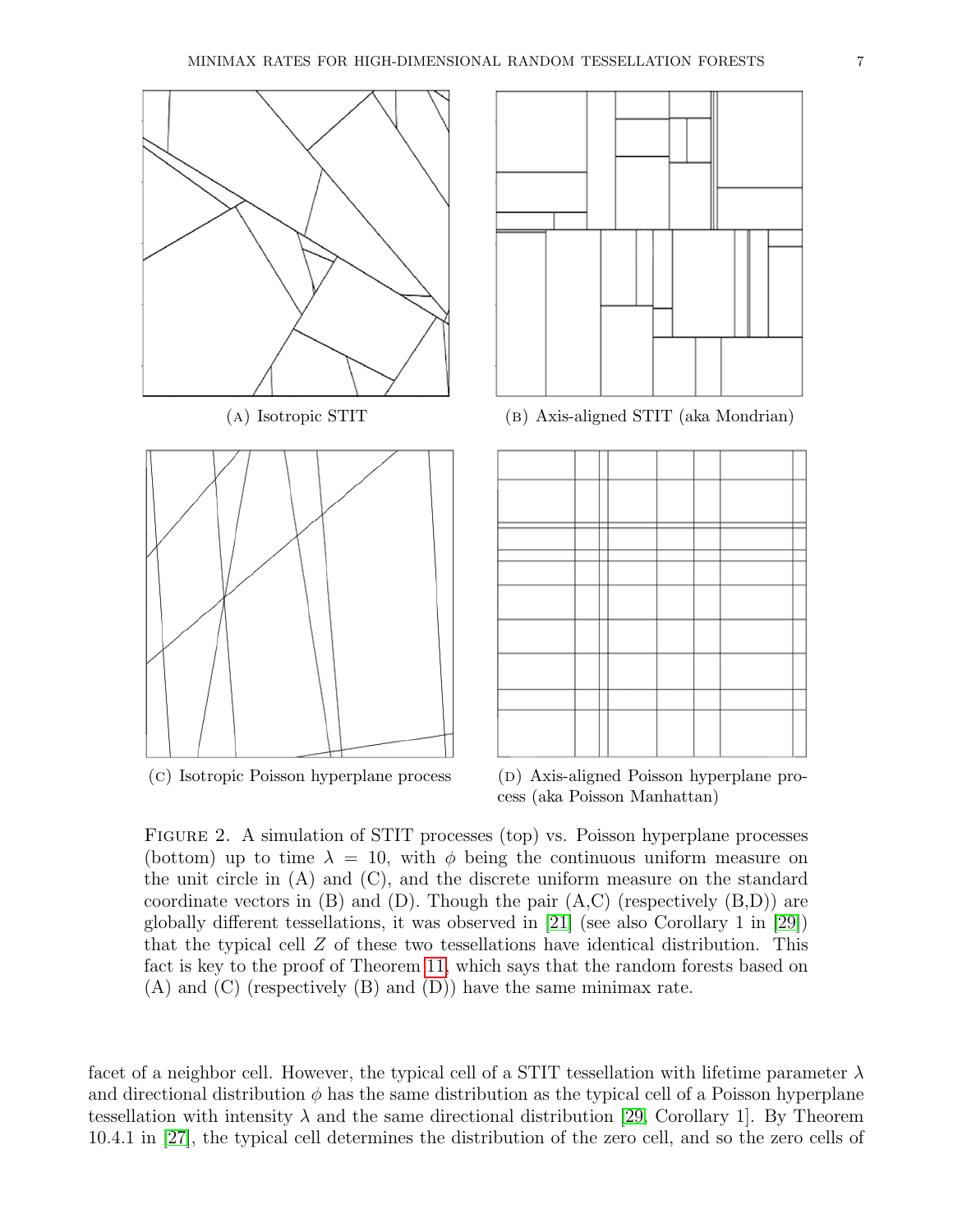a STIT tessellation and a Poisson hyperplane tessellation with corresponding parameters are also equal in distribution.

2.4. Parameters of STIT and Poisson Hyperplane Tessellation Cells. In this section we generalize the results in Section 4 of [\[19\]](#page-19-0) on the diameter of the zero cell and the number of cells hitting a compact and convex domain. In combination, these observations show that STIT processes and Poisson hyperplane processes produce partitions on a domain of unit volume that contain  $O(\lambda^d)$  cells of diameter  $O(1/\lambda)$  which is on the order of the  $1/\lambda$ -covering number for such a domain. Both bounds depend on an important parameter associated to a STIT or Poisson hyperplane process called the *associated zonoid*. If the process has directional distribution  $\phi$  and lifetime/intensity  $\lambda$ , this is defined as the convex body  $\Pi_{\lambda}$  in  $\mathbb{R}^{d}$  with support function

<span id="page-7-0"></span>(4) 
$$
h(\Pi_{\lambda}, v) = \frac{\lambda}{2} \Lambda([[0, v]]) = \frac{\lambda}{2} \int_{\mathbb{S}^{d-1}} |\langle u, v \rangle| d\phi(u), \quad v \in \mathbb{S}^{d-1},
$$

see [\[27,](#page-19-10) p.156]. We will denote by  $\Pi$  the associated zonoid of the process for lifetime/intensity  $\lambda = 1$ . In particular, note that  $\Pi_{\lambda} = \lambda \Pi$ . We also recall from [\[27,](#page-19-10) (10.4) and (10.44)] that

<span id="page-7-2"></span>(5) 
$$
\mathbb{E}[\text{vol}_d(Z)] = \frac{1}{\text{vol}_d(\Pi)}.
$$

For the Mondrian (see Example [1\)](#page-5-0) or axis-aligned Poisson hyperplane process,  $h(\Pi, v) = \frac{\|v\|_1}{2d}$ , and so the associated zonoid is the  $\ell^{\infty}$  ball  $\Pi = \{x \in \mathbb{R}^d : ||x||_{\infty} \leq \frac{1}{2\ell}$  $\frac{1}{2d}$ . For the isotropic STIT (see Example [2\)](#page-5-1) or isotropic Poisson hyperplane process,  $h(\Pi, v) = c_d ||v||_2$ , where  $c_d := \frac{\Gamma(\frac{d}{2})}{2\sqrt{\pi}\Gamma(\frac{d}{2})}$  $\frac{1}{2\sqrt{\pi}\Gamma(\frac{d+1}{2})}$  and so the associated zonoid  $\Pi$  is an  $\ell^2$  ball centered at the origin with radius  $c_d$ .

2.4.1. Diameter of cells. The precise distribution of the diameter of the zero cell for a general directional distribution remains an open question in stochastic geometry. However, we will show an upper bound on the moments, which will be sufficient for proving the results in this paper.

<span id="page-7-3"></span>**Lemma 3.** Let  $Z_0^{\lambda}$  denote the zero cell of a STIT tessellation/Poisson hyperplane tessellation with lifetime parameter/intensity  $\lambda$ . Then, for all  $k > 0$ ,

$$
\mathbb{E}[\text{diam}(Z_0^{\lambda})^k] \le c_{k,\Pi} \lambda^{-k}.
$$

*Proof.* In section 8 of [\[15\]](#page-18-12), it is shown that for fixed  $r > 0$  and  $\tau \in (0, 1)$ , there exists a constant  $c_r = c_r(\tau, \Pi)$  such that for all  $a > r$ ,

<span id="page-7-1"></span>(6) 
$$
\mathbb{P}(\text{diam}(Z_0) \geq a) \leq c_r e^{-\tau a h_{\min}(\Pi)},
$$

where  $h_{\min}(\Pi) := \min_{u \in \mathbb{S}^{d-1}} h(\Pi, u)$ . Then, the expectation satisfies

$$
\mathbb{E}[\text{diam}(Z_0)^k] = \int_0^\infty kt^{k-1} \mathbb{P}(\text{diam}(Z_0) \ge t) dt
$$
  
\n
$$
\le \int_0^r kt^{k-1} dt + kc_r \int_r^\infty t^{k-1} e^{-\tau t h_{\min}(\Pi)} dt
$$
  
\n
$$
= r^k + \frac{kc_r}{(\tau h_{\min}(\Pi))^k} \int_0^\infty y^{k-1} e^{-y} dy \le r^k + \frac{c_r \Gamma(k+1)}{\tau^k h_{\min}(\Pi)^k}
$$

.

Letting  $\tau = 2^{-1/k}$  and  $r = \frac{\Gamma(k+1)^{1/k}}{\tau h_{\min}(\Pi)}$  gives

$$
\mathbb{E}[\text{diam}(Z_0)^k] \le \frac{2(1+c_r)\Gamma(k+1)}{h_{\min}(\Pi)^k},
$$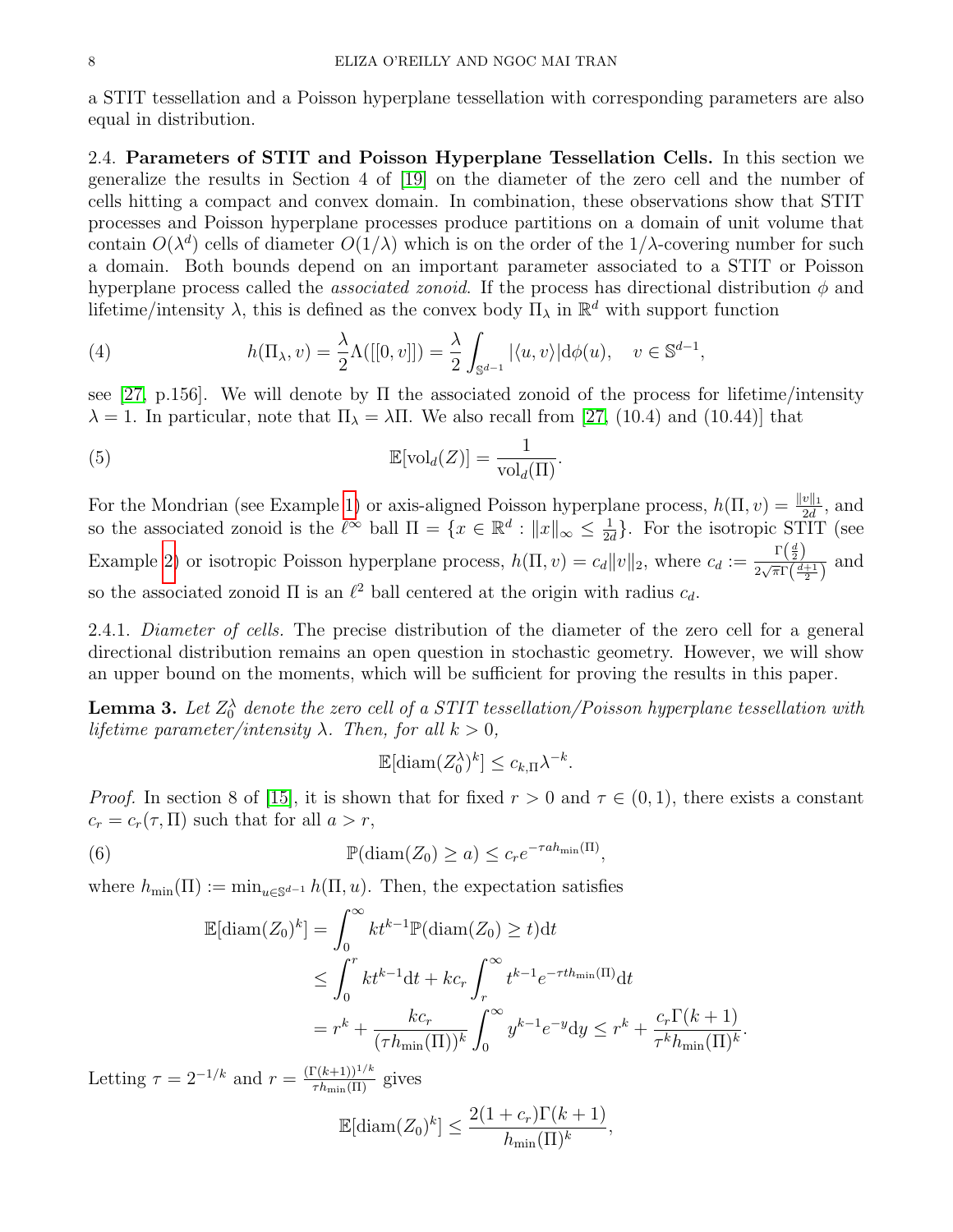and by  $(3)$ ,

$$
\mathbb{E}[\text{diam}(Z_0^{\lambda})^k] = \frac{1}{\lambda^k} \mathbb{E}[\text{diam}(Z_0)^k] \le \frac{c_{k,\Pi}}{\lambda^k},
$$

where  $c_{k,\Pi} := \frac{2(1+c_r)\Gamma(k+1)}{h_{\min}(\Pi)^k}$  for the chosen  $r = r(k, \Pi)$ .

Remark 1. For the isotropic model as in Example [2,](#page-5-1) the associated zonoid Π is a ball, and  $h_{\min}(\Pi) = c_d$ . In fact,  $h_{\min}(\Pi)$  is maximal for the isotropic distribution since for any other  $\phi$  and  $\Pi$  defined by [\(4\)](#page-7-0), there will be a direction v for which  $h(Π, v) ≤ ∫<sub>§<sup>d-1</sup></sub> h(Π, u)dσ<sub>d-1</sub>(u) = c<sub>d</sub>$ , where  $\sigma_{d-1}$  is the uniform distribution on  $\mathbb{S}^{d-1}$ . Thus, the exponential rate of the tail bound [\(6\)](#page-7-1) in the proof of the above Lemma is maximized by the isotropic directional distribution.

2.4.2. Number of cells in a compact domain. The following upper bound on the number of cells of  $\mathcal{P}(\lambda)$  that intersect a compact and convex subset W follows from equation [\(1\)](#page-3-1).

<span id="page-8-0"></span>**Lemma 4.** Let  $W \subset \mathbb{R}^d$  be a compact and convex set. Let  $N_\lambda(W)$  be the number of cells of a STIT tessellation  $\mathcal{P}(\lambda)$  in  $\mathbb{R}^d$  that intersect W. Let  $\Pi$  be the associated zonoid of  $\mathcal{P}(1)$ . Then,

$$
\mathbb{E}[N_{\lambda}(W)] = \text{vol}_{d}(\Pi) \sum_{k=0}^{d} {d \choose k} \lambda^{k} \mathbb{E}[V(W[k], Z[s-k])],
$$
  
where 
$$
\mathbb{E}[V(W[k], Z[d-k])] := \mathbb{E}[V(\underbrace{W, \dots, W}_{k}, \underbrace{Z, \dots, Z}_{d-k})].
$$

The mixed volume  $V(K_1, \ldots, K_d)$  of convex bodies  $K_1, \ldots, K_d$  is non-negative, translation-invariant, and multilinear and symmetric in its arguments [\[26,](#page-19-12) Section 5.1]. For  $k \in \mathbb{N}$ , let  $B^k$ denote the unit ball in  $\mathbb{R}^k$ , and define  $\kappa_k := \text{vol}_k(B^k)$ . Then, the intrinsic volumes of a convex body  $K \subset \mathbb{R}^d$  are defined for  $j = 0, \ldots, d$  by

$$
V_j(K) := \frac{\binom{d}{j}}{\kappa_{d-j}} V(K[j], B^d[d-j]).
$$

The case  $j = d$  is the usual volume, i.e.  $V_d = \text{vol}_d$ . **Example 5.** (1) If  $W = RB^d$ , a ball of radius R in  $\mathbb{R}^d$ , then

$$
\mathbb{E}[N_{\lambda}(RB^d)] = \text{vol}_d(\Pi) \sum_{k=0}^d {d \choose k} \lambda^k R^k \mathbb{E}[V(B^d[k], Z[d-k])]
$$

$$
= \text{vol}_d(\Pi) \sum_{k=0}^d \lambda^k R^k \kappa_k \mathbb{E}[V_{d-k}(Z)].
$$

By (10.3) and Theorem 10.3.3 in [\[27\]](#page-19-10),  $\mathbb{E}V_{d-k}(Z) = \frac{V_k(\Pi)}{\text{vol}_d(\Pi)}$ . Thus,

$$
\mathbb{E}[N_{\lambda}(RB^d)] = \sum_{k=0}^d (\lambda R)^k \kappa_k V_k(\Pi).
$$

(2) For the isotropic STIT (see Example [2\)](#page-5-1), Proposition 3 in [\[28\]](#page-19-13) gives

$$
\mathbb{E}[N_{\lambda}(W)] = \sum_{k=0}^{d} (\Pi_{j=1}^{k} \gamma_{j}) \frac{\lambda^{k}}{k!} V_{k}(W),
$$

where the constant  $\gamma_j$  is defined as

$$
\gamma_j := \frac{\Gamma(\frac{j+1}{2}) \Gamma(\frac{d}{2})}{\Gamma(\frac{j}{2}) \Gamma(\frac{d+1}{2})}.
$$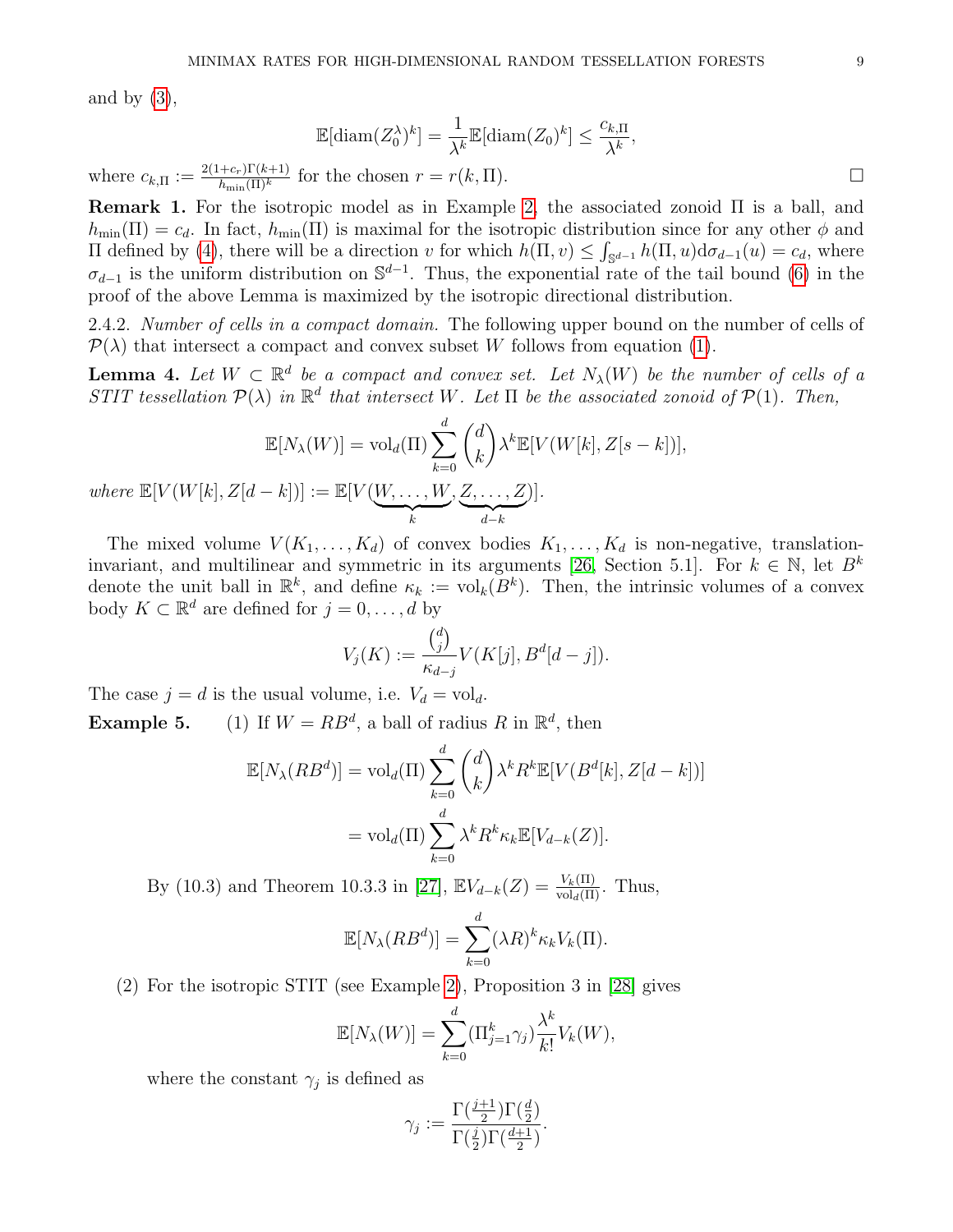(3) If  $W = [0,1]^d$ , and Z is the typical cell of a STIT with directional distribution  $\phi =$ 1  $\frac{1}{2d} \sum_{i=1}^{d} (\delta_{e_i} + \delta_{-e_i})$  with lifetime parameter d (this is the case of the Mondrian in [\[19\]](#page-19-0)), then  $h(Z, u) = \frac{T_i}{2} \sum_{i=1}^d |\langle u, e_i \rangle|$ , where  $T_1, \ldots, T_d$  are i.i.d. exponential random variables with unit mean. From the formula for mixed volumes of zonoids on page 614 of [\[27\]](#page-19-10),

$$
V(W[k], Z[d-k]) \stackrel{d}{=} \prod_{i=1}^{d-j} T_i,
$$

and  $\mathbb{E}[V(W[k], Z[d-k])] = 1$ . Thus, we recover Proposition 2 in [\[19\]](#page-19-0) that

$$
N_{\lambda}([0,1]^d) = \sum_{k=0}^d {d \choose k} \lambda^k = (1+\lambda)^d.
$$

*Proof.* Using [\(1\)](#page-3-1) with the indicator function  $f(\cdot) = 1_{\{\cdot \cap W \neq \emptyset\}}$ , [\(3\)](#page-4-0), and [\(5\)](#page-7-2) give that the expected number of cells of  $\mathcal{P}(\lambda)$  intersecting  $W \subset \mathbb{R}^d$  satisfies

$$
\mathbb{E}[N_{\lambda}(W)] = \mathbb{E}\left[\sum_{C \in \mathcal{P}(\lambda)} 1_{\{C \cap W \neq \emptyset\}}\right] = \frac{1}{\mathbb{E}[\text{vol}_{d}(Z_{\lambda})]} \mathbb{E}\left[\int_{\mathbb{R}^{d}} 1_{\{Z_{\lambda}+y \cap W \neq \emptyset\}} dy\right]
$$

$$
= \lambda^{d} \text{vol}_{d}(\Pi) \mathbb{E}[\text{vol}_{d}(W - Z_{\lambda})] = \lambda^{d} \text{vol}_{d}(\Pi) \sum_{k=0}^{d} {d \choose k} \mathbb{E}[V(W[k], -Z_{\lambda}[d-k])].
$$

The last equality appears in [\[27,](#page-19-10) (5.16)]. The third equality follows from the fact that  $Z_{\lambda}+y\cap W\neq\emptyset$ if and only if  $y \in W - Z_\lambda$ . By the scaling property of mixed volumes, [\(3\)](#page-4-0), and the fact that  $Z \stackrel{d}{=} -Z$ ,

$$
\mathbb{E}[V(W[k], -Z_{\lambda}[d-k])] = \lambda^{-(d-k)} \mathbb{E}[V(W[k], Z[d-k])].
$$

Thus,

$$
\mathbb{E}[N_{\lambda}(W)] = \text{vol}_{d}(\Pi) \sum_{k=0}^{d} {d \choose k} \lambda^{k} \mathbb{E}[V(W[k], Z[d-k])],
$$

which proves the claim.  $\Box$ 

# 3. Main results

<span id="page-9-1"></span>3.1. Statements of the main results. Fix a compact and convex subset  $W \subset \mathbb{R}^d$ , and consider the following regression setting. The data set  $\mathcal{D}_n := \{(X_1, Y_1), \ldots, (X_n, Y_n)\}\)$  consists of n i.i.d. samples from a random pair  $(X, Y) \in W \times \mathbb{R}$  such that  $\mathbb{E}[Y^2] < \infty$ . Let  $\mu$  denote the unknown distribution of X and

$$
Y = f(X) + \varepsilon,
$$

where  $f(X) = \mathbb{E}[Y|X]$  is the conditional expectation of Y given X and  $\varepsilon$  is noise such that  $\mathbb{E}[\varepsilon|X] = 0$  and  $\text{Var}(\varepsilon|X) = \sigma^2 < \infty$  almost surely.

Let  $P$  be a random partition of W. The regression tree estimator based on  $P$  is

<span id="page-9-0"></span>(7) 
$$
\hat{f}_n(x,\mathcal{P}) := \sum_{i=1}^n \frac{\mathbb{1}_{\{X_i \in Z_x\}}}{\mathcal{N}_n(x)} Y_i,
$$

where  $Z_x$  is the cell of the partition P that contains x and  $\mathcal{N}_n(x)$  is the number of points in  $Z_x$ . If  $\mathcal{N}_n(x) = 0$ , then it is assumed that  $f_n(x, \mathcal{P}) = 0$ . The random forest estimator based on  $\mathcal P$  is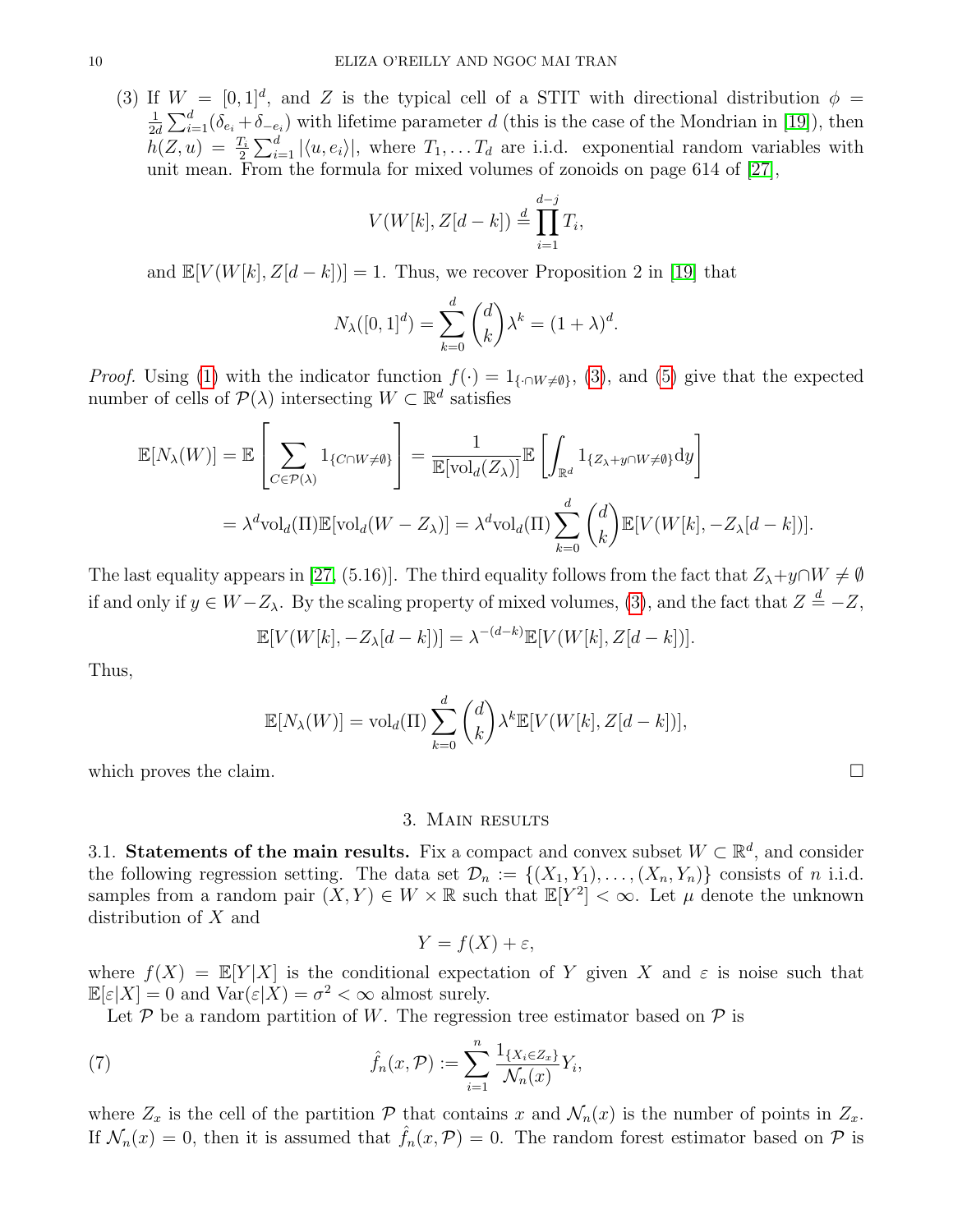defined by averaging  $M$  i.i.d. copies of the tree estimator, i.e.

<span id="page-10-2"></span>(8) 
$$
\hat{f}_{n,M}(x) := \frac{1}{M} \sum_{m=1}^{M} \hat{f}_n(x, \mathcal{P}_m),
$$

where  $P_1, \ldots, P_m$  are m i.i.d. copies of P. We define the STIT regression tree estimator  $\hat{f}_{\lambda,n}$ and the STIT regression forest estimator  $\hat{f}_{\lambda,n,M}$  as in [\(7\)](#page-9-0) and [\(8\)](#page-10-2) respectively, where the random partition  $\mathcal{P} := \mathcal{P}(\lambda) \cap W$  is the partition of W generated by a STIT tessellation with lifetime parameter  $\lambda$  and associated zonoid Π. The quality of the estimator  $\hat{f}_{\lambda,n,M}$  is measured by the quadratic risk

$$
R(\hat{f}_{\lambda,n,M}) := \mathbb{E}[(\hat{f}_{\lambda,n,M}(X) - f(X))^2].
$$

We now define the function classes we will consider in our results. For  $k \in \mathbb{N}$ ,  $\beta \in (0, 1]$ , and  $L > 0$ , define the  $(k + \beta)$ -Hölder ball of norm L, denoted by  $\mathcal{C}^{k,\beta}(L) = \mathcal{C}^{k,\beta}(W,L)$ , to be the set of all k times differentiable functions  $f: W \to \mathbb{R}$  such that for all multi-indices  $\alpha$  with  $|\alpha| \leq k$ ,

$$
||D^{\alpha} f(x) - D^{\alpha} f(y)|| \le L||x - y||^{\beta}
$$
 and  $||D^{\alpha} f(x)|| \le L$ ,

for all  $x, y \in W$ . We assume here that W is a compact and convex d-dimensional domain  $W \subset \mathbb{R}^d$ . The minimax rate for the class  $\mathcal{C}^{k,\beta}(L)$  is  $n^{-2(k+\beta)/(2(k+\beta)+d)}$  [\[13,](#page-18-13) Theorem 3.2]. Our main results show that for an appropriate choice of  $\lambda$ , STIT forest estimators achieve the minimax rate of convergence for  $\mathcal{C}^{0,\beta}(L)$  and  $\mathcal{C}^{1,\beta}(L)$ . Our rate is stated in terms of the intrinsic dimensionality of the input data, defined as follows.

**Definition 6.** The input X is *s-sparse* if its distribution  $\mu$  is supported on the intersection of a compact and convex window  $W \subset \mathbb{R}^d$  with an s-dimensional linear subspace S of  $\mathbb{R}^d$ .

<span id="page-10-0"></span>**Theorem 7.** Assume X is s-sparse and  $f \in C^{0,\beta}(L)$  for  $\beta \in (0,1]$  and  $L > 0$ . Then,

$$
R(\hat{f}_{\lambda,n,M}) \le \frac{Lc_{\beta,\Pi}}{\lambda^{2\beta}} + \frac{(5\|f\|_{\infty}^2 + 2\sigma^2)\mathrm{vol}_d(\Pi)\sum_{k=0}^s {d\choose k} \lambda^k \mathbb{E}\left[V\left(W_{\mathcal{S}}[k],Z[s-k]\right)\right]}{n},
$$

where  $W_{\mathcal{S}} := W \cap \mathcal{S}$ .

<span id="page-10-3"></span>**Corollary 8.** In the setting of Theorem [7,](#page-10-0) as  $n \to \infty$ , letting  $\lambda_n = L^{2/(s+2\beta)} n^{1/(s+2\beta)}$  yields

<span id="page-10-5"></span>(9) 
$$
R(\hat{f}_{\lambda,n,M}) = O\left(L^{2s/(s+2\beta)}n^{-2\beta/(s+2\beta)}\right),
$$

which is the minimax rate for the class  $\mathcal{C}^{0,\beta}(L)$  on  $\mathbb{R}^s$ .

<span id="page-10-1"></span>**Theorem 9.** Assume X is s-sparse and the distribution  $\mu$  of X has a positive and Lipschitz density with respect to the Lebesgue measure on its support. Assume  $f \in C^{1,\beta}(L)$  for  $\beta \in (0,1]$  and  $L > 0$ . Then,

$$
R(\hat{f}_{\lambda,n,M}) \le O\left(\frac{L^2}{\lambda^2 M} + \frac{L^2}{\lambda^{2\beta+2}} + \frac{\lambda^s}{n}\right).
$$

<span id="page-10-4"></span>Corollary 10. In the setting of Theorem [9,](#page-10-1) choosing

$$
\lambda_n \sim L^{2/(s+2\beta+2)} n^{1/(s+2\beta+2)} \quad \text{and} \quad M_n \gtrsim L^{4\beta/(s+2\beta+2)} n^{2\beta/(s+2\beta+2)}
$$

implies

<span id="page-10-6"></span>(10) 
$$
R(\hat{f}_{\lambda,n,M}) = O(L^{2s/(s+2\beta+2)}n^{-(2\beta+2)/(s+2\beta+2)}),
$$

which is the minimax rate for the class  $\mathcal{C}^{1,\beta}(L)$  on  $\mathbb{R}^s$ .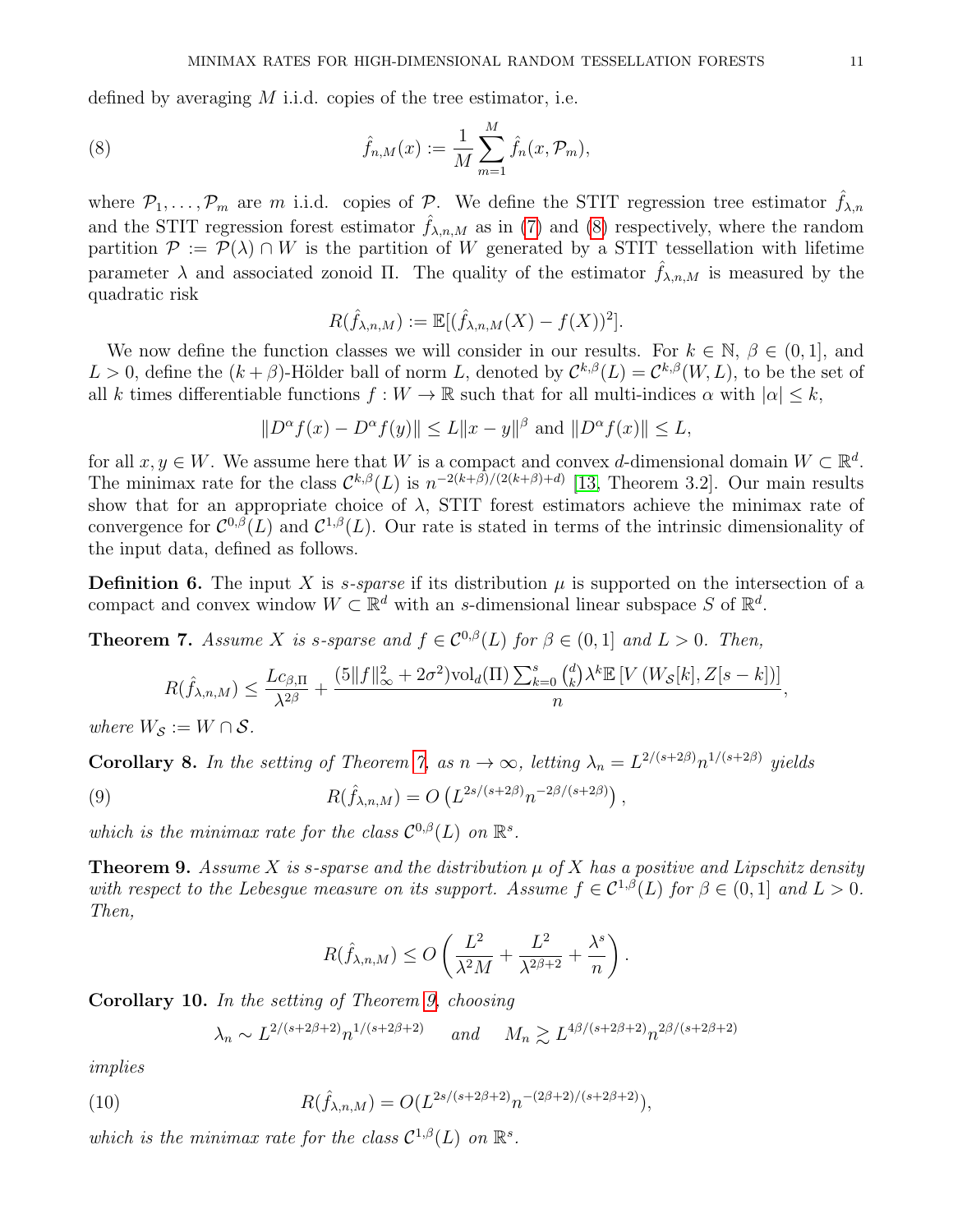<span id="page-11-2"></span>Remark 2. Specialized to the case of the Mondrian, our rates are an improvement over the results of [\[19\]](#page-19-0), where no notion of sparsity was considered. However, note that the rates are obtained through optimal choices of  $\lambda$  and M that depend on s and  $\beta$ . In practice, the sparsity dimension of the input and the regularity of f are not known a priori. An important open problem is to find an adaptive way of choosing the lifetime parameter  $\lambda$  such that the random forest estimator achieves these optimal rates without this prior knowledge on the function f.

Remark 3. While the rates in Corollaries [8](#page-10-3) and [10](#page-10-4) depend only on the sparsity dimension, the ambient dimension does appear in the upper bounds of Theorems [7](#page-10-0) and [9](#page-10-1) through the geometric constants. We leave for future work a thorough study of how an "optimal" choice of directional distribution could be obtained via the geometric properties of the associated zonoid and the data set to improve the constants.

These rates follow from the following bias-variance decomposition of the risk of a tree estimator that is presented in [\[2\]](#page-18-5). A subtle difference between their setting and ours is that they view the partition as a finite partitioning of  $[0, 1]^d$ , and here we consider the partition to be a stationary STIT tessellation on  $\mathbb{R}^d$  which we view through the compact and convex window W that contains the support of  $\mu$ . First, let  $Z_x^{\lambda}$  denote the cell of  $\mathcal{P}(\lambda)$  that contains the vector  $x \in \mathbb{R}^d$ , and define

$$
\bar{f}_{\lambda}(x) := \mathbb{E}_{X}[f(X)|X \in Z_{x}^{\lambda}], \quad x \in W.
$$

Conditioned on  $\mathcal{P}(\lambda)$ , this is the orthogonal projection of  $f \in L^2(W,\mu)$  onto the subspace of functions that are constant within the cells of  $\mathcal{P}(\lambda) \cap W$ .

Conditionally on the data  $\mathcal{D}_n$ , the random tree estimator  $\hat{f}_{\lambda,n}$  is in this subspace of piecewise functions, and hence  $\mathbb{E}_X[(f(X) - \bar{f}_\lambda(X))\hat{f}_{\lambda,n}(X)] = 0$ . Thus, given  $\mathcal{P}(\lambda)$  and  $\mathcal{D}_n$ ,

$$
\mathbb{E}_X[(f(X) - \hat{f}_{\lambda,n}(X))^2] = \mathbb{E}_X[(f(X) - \bar{f}_{\lambda}(X) + \bar{f}_{\lambda}(X) - \hat{f}_{\lambda,n}(X))^2] \n= \mathbb{E}_X[(f(X) - \bar{f}_{\lambda}(X))^2] + \mathbb{E}_X[(\bar{f}_{\lambda}(X) - \hat{f}_{\lambda,n}(X))^2].
$$

Taking the expectation over  $\mathcal{P}(\lambda)$  and  $\mathcal{D}_n$  gives the following decomposition of the risk:

<span id="page-11-1"></span>(11) 
$$
R(\hat{f}_{\lambda,n}) := \mathbb{E}[(f(X) - \hat{f}_{\lambda,n}(X))^2] = \mathbb{E}[(f(X) - \bar{f}_{\lambda}(X))^2] + \mathbb{E}[(\bar{f}_{\lambda}(X) - \hat{f}_{\lambda,n}(X))^2].
$$

The first term measures how far  $f$  is away from the closest function in the hypothesis class that the estimators lie in, and is called the approximation error or bias. The second term measures the estimation error, or variance, coming from the fact that we build the estimator from only a finite number of samples. As in [\[19\]](#page-19-0), the bias and variance depend on the geometric properties of the cells of the tessellations from which the estimator is built. In particular, the bias is controlled by the diameter of the zero cell, and the variance is controlled by the expected number of cells that have non-empty intersection with the support of  $\mu$ . Lemmas [3](#page-7-3) and [4](#page-8-0) provide the needed bounds, and choosing an optimal  $\lambda$  depending on the number of samples n and Lipschitz constant L gives the results.

Note that our proof technique only relies on statistics of the typical cell and the zero cell of the STIT tessellation  $\mathcal{P}(\lambda)$ . Since these statistics are identical for the STIT and the Poisson hyperplane process, it follows that regression estimators based on Poisson hyperplane processes have identical risk bounds. We state this formally as follows.

<span id="page-11-0"></span>**Theorem 11.** Let  $f_{\lambda,n,M}$  be the random forest estimator defined using M i.i.d. random partitions induced by a Poisson hyperplane process with intensity  $\lambda$  and spherical directional distribution  $\phi$ . Then,  $\hat{f}_{\lambda,n,M}$  is consistent and the upper bounds [\(9\)](#page-10-5) and [\(10\)](#page-10-6) on the risk hold in each corresponding setting.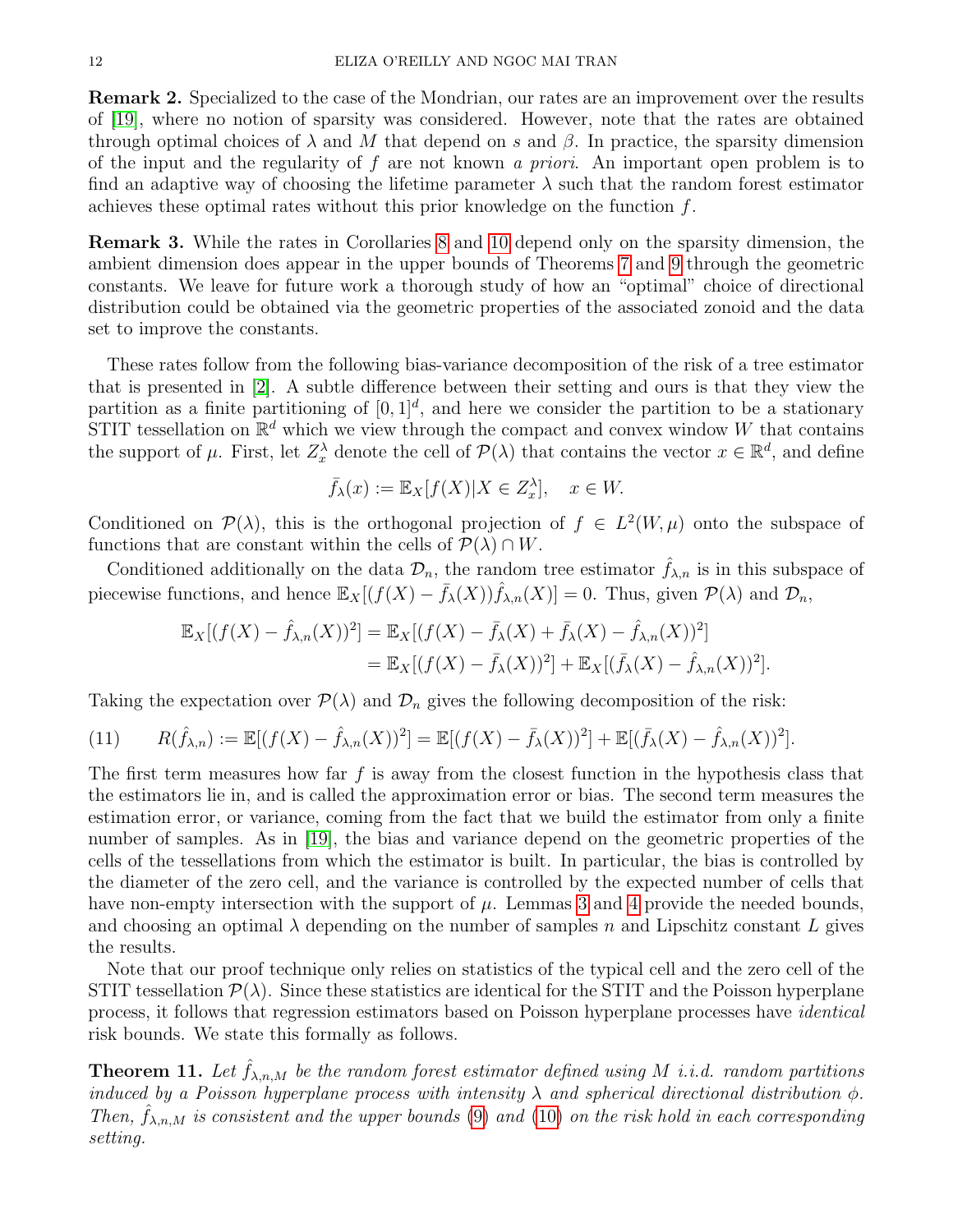3.2. Variance Bound. In the following, we see that we can control the variance term with the expected number of cells that intersect the support of  $\mu$ , as in [\[19\]](#page-19-0).

<span id="page-12-0"></span>**Lemma 12.** Let  $N_{\lambda}(K)$  be the number of cells of  $\mathcal{P}(\lambda)$  that have non-empty intersection with a compact subset  $K \subset \mathbb{R}^d$ . Then,

$$
\mathbb{E}\left[ (\bar{f}_{\lambda}(X) - \hat{f}_{\lambda,n}(X))^2 \right] \le \frac{5\|f\|_{\infty}^2 + 2\sigma^2}{n} \mathbb{E}[N_{\lambda}(\mathrm{supp}(\mu))].
$$

The proof follows the same ideas of Proposition 2 in [\[2\]](#page-18-5) which relies crucially on Proposition 1 in [\[1\]](#page-18-14). For completeness and clarity, a proof of this lemma appears below.

*Proof.* We first condition on  $\mathcal{P}(\lambda)$  and compute the variance of the tree estimator corresponding to a fixed partition. Note that the assumption that  $\mathcal{D}_n$  and  $\mathcal{P}(\lambda)$  are independent allow us to take these expectations separately. Recall that if no points of  $\{X_1, \ldots, X_n\}$  fall in  $Z_x^{\lambda}$ , then  $\hat{f}_{\lambda,n}(x) = 0$ . For each  $C \in \mathcal{P}(\lambda)$ , let  $\mathcal{N}_n(C) = \sum_{i=1}^n 1_{\{X_i \in C\}}$  be the number of covariates inside C and let  $p_{\lambda,C} := \mathbb{P}_X(X \in C)$ . Then,

$$
\mathbb{E}_{\mathcal{D}_n,X}\left[ (\bar{f}_{\lambda}(X) - \hat{f}_{\lambda,n}(X))^2 \right]
$$
\n
$$
= \int_{\mathbb{R}^d} \sum_{C \in \mathcal{P}(\lambda)} 1_{\{x \in C\}} \mathbb{E}_{\mathcal{D}_n} \left[ \left( \mathbb{E}_X[f(X)|X \in C] - \frac{\sum_{i=1}^n Y_i 1_{\{X_i \in C\}}}{\mathcal{N}_n(C)} \right)^2 \right] d\mu(x)
$$
\n
$$
= \sum_{C \in \mathcal{P}(\lambda): C \cap \text{supp}(\mu) \neq \emptyset} p_{\lambda,C} \mathbb{E}_{\mathcal{D}_n} \left[ \left( \mathbb{E}_X[f(X)|X \in C] - \frac{\sum_{i=1}^n Y_i 1_{\{X_i \in C\}}}{\mathcal{N}_n(C)} \right)^2 \right].
$$

The expectation in the sum satisfies

$$
\mathbb{E}_{\mathcal{D}_n}\left[\left(\mathbb{E}_X[f(X)|X \in C] - \frac{\sum_{i=1}^n Y_i 1_{\{X_i \in C\}}}{\mathcal{N}_n(C)}\right)^2\right]
$$
\n
$$
= \sum_{k=1}^n \mathbb{P}(\mathcal{N}_n(C) = k) \mathbb{E}_{\mathcal{D}_n}\left[\left(\mathbb{E}_X[f(X)|X \in C] - \frac{\sum_{i=1}^n Y_i 1_{\{X_i \in C\}}}{k}\right)^2 \middle| \mathcal{N}_n(C) = k\right]
$$
\n
$$
+ \mathbb{P}(\mathcal{N}_n(C) = 0) \left(\mathbb{E}_X[f(X)|X \in C]\right)^2.
$$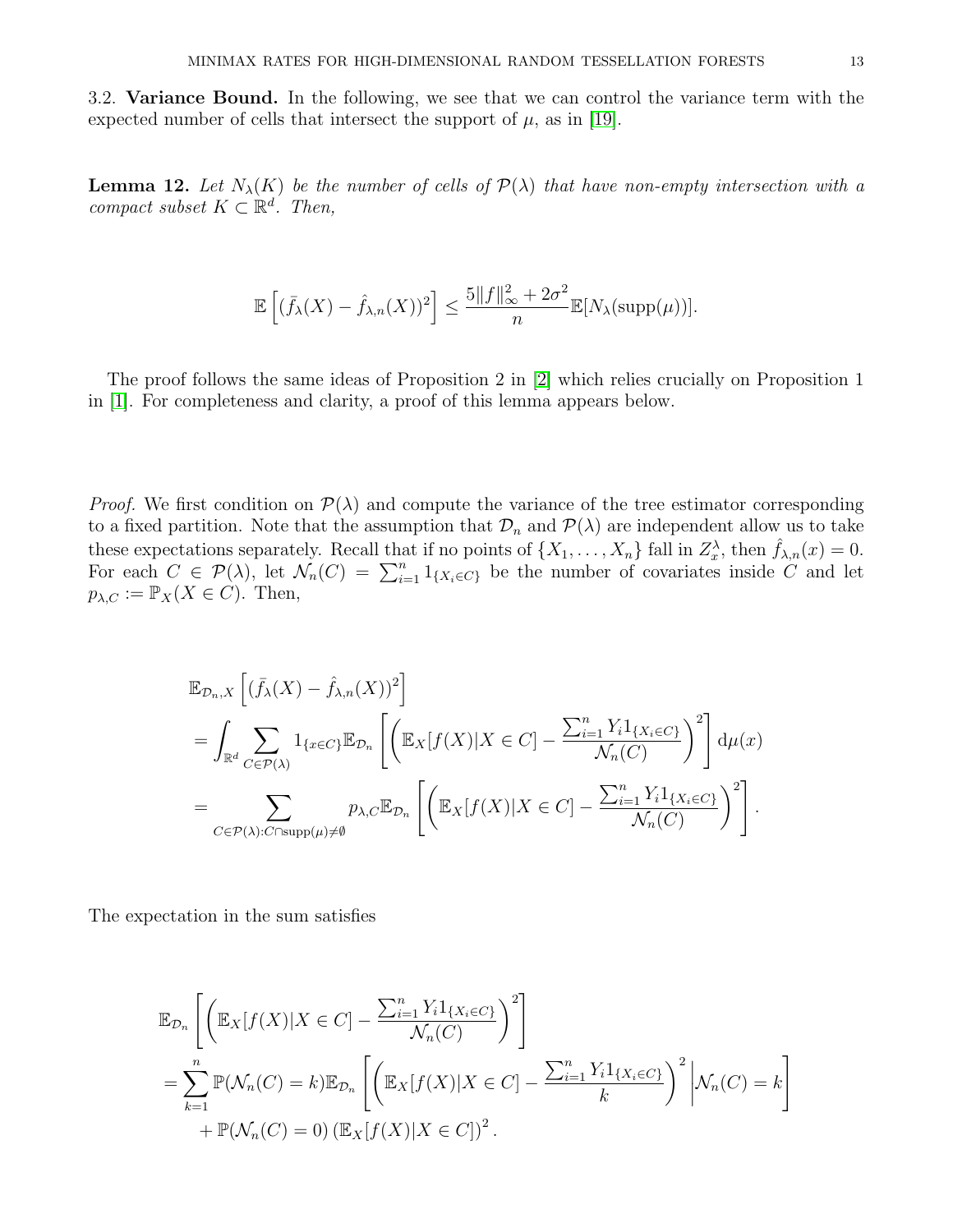A closer look at the conditional expectation gives, by the assumptions on the noise,

$$
\mathbb{E}_{\mathcal{D}_n} \left[ \left( \mathbb{E}_X[f(X)|X \in C] - \frac{\sum_{i=1}^n Y_i 1_{\{X_i \in C\}}}{k} \right)^2 \middle| \mathcal{N}_n(C) = k \right] \n= k^{-2} \mathbb{E}_{\mathcal{D}_n} \left[ \left( k \mathbb{E}_X[f(X)|X \in C] - \sum_{i=1}^n (f(X_i) + \varepsilon_i) 1_{\{X_i \in C\}} \right)^2 \middle| \mathcal{N}_n(C) = k \right] \n= k^{-2} \sum_{i_1 < \dots < i_k} \mathbb{P}(X_{i_1}, \dots, X_{i_k} \in C | \mathcal{N}_n(C) = k) \n\cdot \mathbb{E}_{\mathcal{D}_n} \left[ \left( k \mathbb{E}_X[f(X)|X \in C] - \sum_{j=1}^k f(X_{i_j}) - \sum_{j=1}^k \varepsilon_{i_j} \right)^2 \middle| \mathcal{N}_n(C) = k, X_{i_1}, \dots, X_{i_k} \in C \right] \n= k^{-2} \mathbb{E}_{\mathcal{D}_n} \left[ \left( k \mathbb{E}_X[f(X)|X \in C] - \sum_{i=1}^k f(X_i) - \sum_{i=1}^k \varepsilon_i \right)^2 \middle| X_1, \dots, X_k \in C \right] \n\leq k^{-2} \mathbb{E}_{\mathcal{D}_n} \left[ \left( k \mathbb{E}_X[f(X)|X \in C] - \sum_{i=1}^k f(X_i) \right)^2 \middle| X_1, \dots, X_k \in C \right] + k^{-1} \sigma^2,
$$

and by the independence of the  $X_i$ 's, the expectation in the first term simplifies to

$$
\mathbb{E}_{\mathcal{D}_n} \left[ \left( k \mathbb{E}_X[f(X)|X \in C] - \sum_{i=1}^k f(X_i) \right)^2 \middle| X_1, \dots, X_k \in C \right]
$$
  
=  $k^2 \mathbb{E}_X[f(X)|X \in C]^2 - 2k^2 \mathbb{E}_X[f(X)|X \in C]^2 + \mathbb{E}_{\mathcal{D}_n} \left[ \sum_{i,j=1}^k f(X_i)f(X_j) \middle| X_1, \dots, X_k \in C \right]$   
=  $k \mathbb{E}_X[f(X)^2|X \in C] + (k^2 - k)\mathbb{E}_X[f(X)|X \in C]^2 - k^2 \mathbb{E}_X[f(X)|X \in C]^2$   
=  $k(\mathbb{E}_X[f(X)^2|X \in C] - \mathbb{E}_X[f(X)|X \in C]^2).$ 

Thus,

$$
\mathbb{E}_{\mathcal{D}_n} \left[ \left( \mathbb{E}_X[f(X)|X \in C] - \frac{\sum_{i=1}^n Y_i 1_{\{X_i \in C\}}}{\mathcal{N}_n(C)} \right)^2 \right]
$$
\n
$$
= \sum_{k=1}^n \mathbb{P}(\mathcal{N}_n(C) = k) k^{-1} \left( \mathbb{E}_X[f(X)^2 | X \in C] - \mathbb{E}_X[f(X) | X \in C]^2 + \sigma^2 \right)
$$
\n
$$
+ \mathbb{P}(\mathcal{N}_n(C) = 0) \mathbb{E}_X[f(X) | X \in C]^2
$$
\n
$$
= \left( \mathbb{E}_X[f(X)^2 | X \in C] - \mathbb{E}_X[f(X) | X \in C]^2 + \sigma^2 \right) \sum_{k=1}^n {n \choose k} p_{\lambda, C}^k (1 - p_{\lambda, C})^{n-k} k^{-1}
$$
\n
$$
+ \mathbb{E}_X[f(X) | X \in C]^2 (1 - p_{\lambda, C})^n
$$
\n
$$
\leq (2||f||_{\infty}^2 + \sigma^2) \sum_{k=1}^n {n \choose k} p_{\lambda, C}^k (1 - p_{\lambda, C})^{n-k} k^{-1} + ||f||_{\infty}^2 (1 - p_{\lambda, C})^n.
$$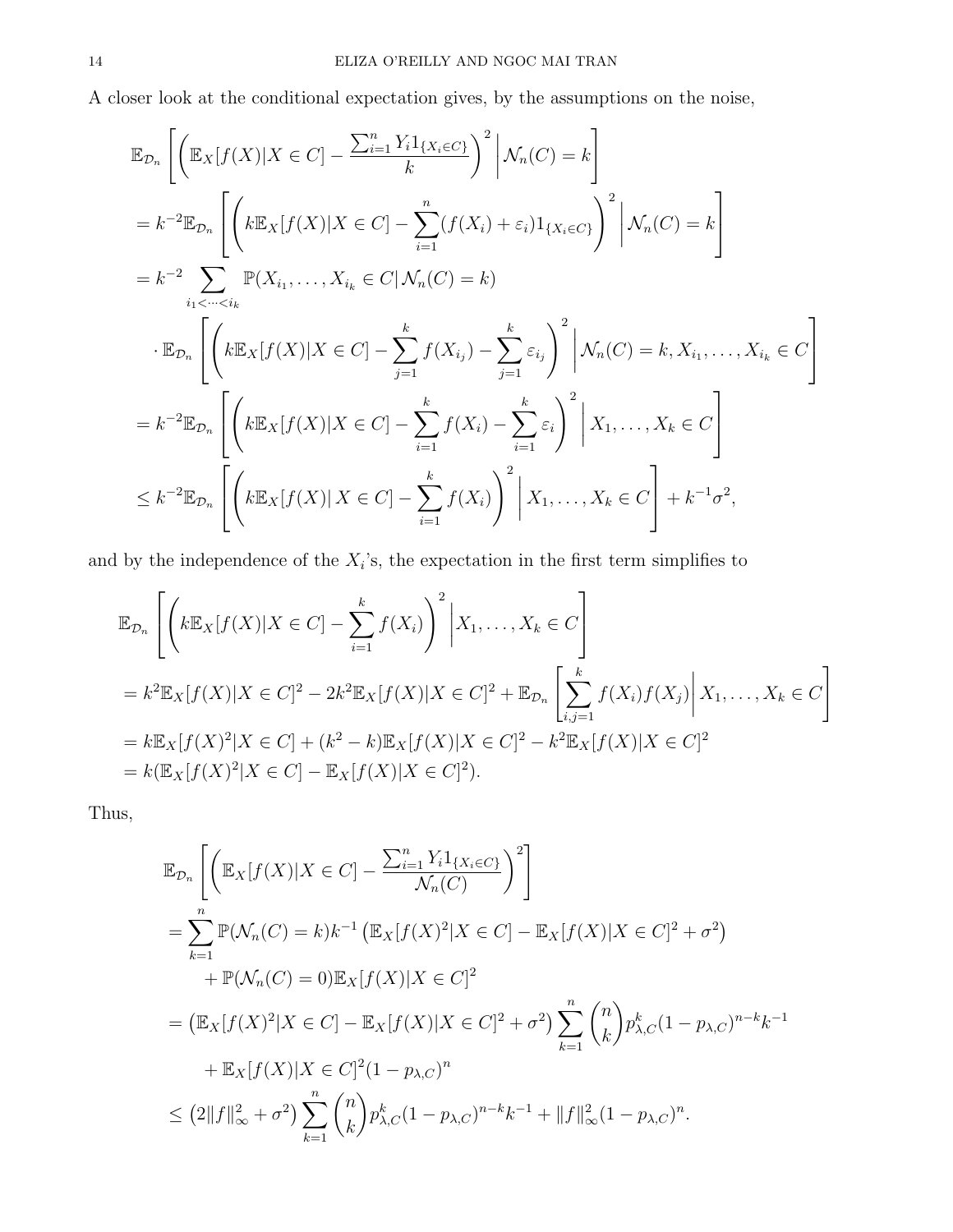Now, note that for  $B \sim \text{Binomial}(n, p_{\lambda, C}),$ 

$$
\sum_{k=1}^{n} {n \choose k} n p_{\lambda,C}^{k+1} (1 - p_{\lambda,C})^{n-k} k^{-1} = \mathbb{E}[B] \mathbb{E}[B^{-1}1_{\{B>0\}}],
$$

and by Lemma 4.1 in [\[13\]](#page-18-13),  $\mathbb{E}[B]\mathbb{E}[B^{-1}1_{\{B>0\}}] \leq \frac{2np_{\lambda,C}}{(n+1)n_{\lambda}}$  $\frac{2np_{\lambda,C}}{(n+1)p_{\lambda,C}} \leq 2$ . Also, the upper bounds  $1-x \leq e^{-x}$ and  $xe^{-x} \le e^{-1}$  for all  $x \ge 0$  imply

$$
np_{\lambda,C}(1-p_{\lambda,C})^n \le e^{-1} \le 1.
$$

Thus,

$$
\mathbb{E}_{\mathcal{D}_n,X}\left[ (\bar{f}_{\lambda}(X) - \hat{f}_{\lambda,n}(X))^2 \right] \leq \frac{1}{n} \sum_{C \in \mathcal{P}(\lambda): C \cap \text{supp}(\mu) \neq \emptyset} \left( 2\|f\|_{\infty}^2 + \sigma^2 \right) \sum_{k=1}^n {n \choose k} np_{\lambda,C}^{k+1} (1 - p_{\lambda,C})^{n-k} k^{-1}
$$

$$
+ \frac{\|f\|_{\infty}^2}{n} \sum_{C \in \mathcal{P}(\lambda): C \cap \text{supp}(\mu) \neq \emptyset} np_{\lambda,C} (1 - p_{\lambda,C})^n
$$

$$
\leq \frac{5\|f\|_{\infty}^2 + 2\sigma^2}{n} N_{\lambda} (\text{supp}(\mu)).
$$

Taking the expectation with respect to  $\mathcal{P}(\lambda)$  completes the proof.

# 3.3. Proof of Theorem [7.](#page-10-0)

Proof of Theorem [7.](#page-10-0) As in the proof of Theorem 2 in [\[19\]](#page-19-0), first use Jensen's inequality to reduce to the error of a single Mondrian tree estimator  $\hat{f}_{\lambda,n} := \hat{f}_{\lambda,n,1}$ . Then, using the bias-variance decomposition [\(11\)](#page-11-1), we have

(12) 
$$
R(\hat{f}_{\lambda,n}) = \mathbb{E}[(f(X) - \hat{f}_{\lambda,n}(X))^2] = \mathbb{E}[(f(X) - \bar{f}_{\lambda}(X))^2] + \mathbb{E}[(\bar{f}(X) - \hat{f}_{\lambda,n}(X))^2].
$$

We first consider the bias term. For  $x \in W$ , by the assumption on f,

$$
|f(x) - \bar{f}_{\lambda}(x)| \le \frac{1}{\mu(Z_{x}^{\lambda})} \int_{Z_{x}^{\lambda}} |f(x) - f(z)| \mu(\mathrm{d}z)
$$
  

$$
\le \frac{1}{\mu(Z_{x}^{\lambda})} \int_{Z_{x}^{\lambda}} L \|x - z\|^{\beta} \mu(\mathrm{d}z) \le L \mathrm{diam}(Z_{x}^{\lambda})^{\beta}.
$$

Then by Lemma [3,](#page-7-3)

<span id="page-14-0"></span>(13) 
$$
\mathbb{E}[(f(X) - \bar{f}_{\lambda}(X))^2] \leq L \mathbb{E}[\text{diam}(Z_{\alpha}^{\lambda})^{2\beta}] \leq \frac{Lc_{\beta,\Pi}}{\lambda^{2\beta}}.
$$

Recall that the assumption  $X$  is  $s$ -sparse means there exists an  $s$ -dimensional linear subspace  $S \subseteq \mathbb{R}^d$  such that supp $(\mu) = W \cap S$ . For the variance bound, Lemma [12](#page-12-0) implies

$$
\mathbb{E}[(\bar{f}_{\lambda}(X) - \hat{f}_{\lambda,n}(X))^2] \le \frac{5||f||_{\infty}^2 + 2\sigma^2}{n} \mathbb{E}[N_{\lambda}(W \cap \mathcal{S})].
$$

Let  $W_{\mathcal{S}} := W \cap \mathcal{S}$ . By Lemma [4](#page-8-0) and the fact that for  $k > s$ ,  $\mathbb{E}[V(W_{\mathcal{S}}[k], Z[d-k])] = 0$ , we have for each  $i = 1, \ldots K$ ,

$$
\mathbb{E}[N_{\lambda}(W_{\mathcal{S}}))] = \text{vol}_{d}(\Pi) \sum_{k=0}^{s} {d \choose k} \lambda^{k} \mathbb{E}[V(W_{\mathcal{S}}[k], Z[d-k])].
$$

Then,

<span id="page-14-1"></span>(14) 
$$
\mathbb{E}[(\bar{f}_{\lambda}(X) - \hat{f}_{\lambda,n}(X))^2] \leq \frac{(5||f||_{\infty}^2 + 2\sigma^2)\mathrm{vol}_d(\Pi)}{n} \sum_{k=0}^s \binom{d}{k} \lambda^k \mathbb{E}[V(W_{\mathcal{S}}[k], Z[d-k])].
$$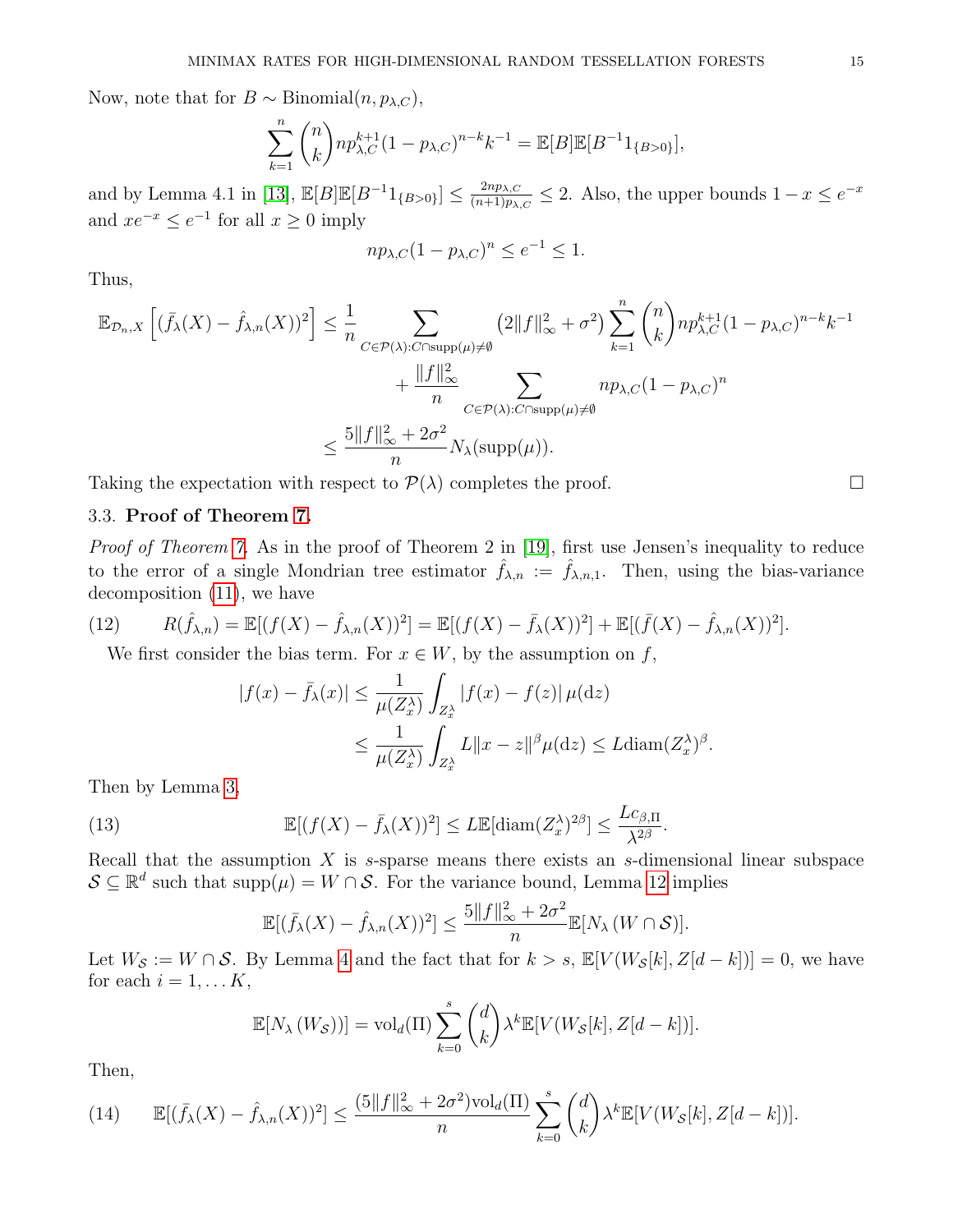Combining equations [\(13\)](#page-14-0) and [\(14\)](#page-14-1) gives the first claim. The right hand side above is of order  $O\left(\frac{\lambda^s}{n}\right)$  $\frac{\lambda^s}{n}$ , and letting  $\lambda = L^{2/(s+2\beta)} n^{1/(s+2\beta)}$  gives the second claim.

3.4. Proof of Theorem [9.](#page-10-1) We first need the following technical lemma.

<span id="page-15-0"></span>**Lemma 13.** Let  $Z_x^{\lambda}$  be the cell of  $\mathcal{P}(\lambda)$  containing the point  $x \in \mathbb{R}^d$ . Assume  $x \in \mathcal{S} \subseteq \mathbb{R}^d$  for a linear subspace  $S$  of dimension s. Then,

$$
\int_{\mathcal{S}} (z - x) \mathbb{E} \left[ \frac{1_{\{z \in Z_x^{\lambda}\}}}{\text{vol}_s(Z_x^{\lambda} \cap \mathcal{S})} \right] dz = 0
$$

*Proof.* First, we observe the intersection  $\mathcal{P}(\lambda) \cap \mathcal{S}$  of  $\mathcal{P}(\lambda)$  with a linear subspace is a STIT tessellation that is stationary with respect to  $S$ . By stationarity and a change of variable, for  $x \in \mathcal{S}$ ,

$$
\int_{\mathcal{S}} (z - x) \mathbb{E} \left[ \frac{1_{\{z \in Z_x^{\lambda}\}}}{\text{vol}_s(Z_x^{\lambda} \cap \mathcal{S})} \right] dz = \int_{\mathcal{S}} y \mathbb{E} \left[ \frac{1_{\{y \in Z_0^{\lambda}\}}}{\text{vol}_s(Z_0^{\lambda} \cap \mathcal{S})} \right] dy.
$$

Then by  $(1)$ ,

$$
\mathbb{E}\left[\frac{1_{\{y\in Z_0^{\lambda}\}}}{\mathrm{vol}_s(Z_0^{\lambda}\cap S)}\right] = \frac{1}{\mathbb{E}[\mathrm{vol}_d(Z_{\lambda})]} \mathbb{E}\left[\frac{\mathrm{vol}_d(Z_{\lambda}\cap Z_{\lambda}-y)}{\mathrm{vol}_s(Z_0^{\lambda}\cap S)}\right].
$$

By the fact that volume is translation invariant,

$$
\mathbb{E}\left[\frac{\mathrm{vol}_d(Z_\lambda \cap Z_\lambda + y)}{\mathrm{vol}_s(Z_0^\lambda \cap \mathcal{S})}\right] = \mathbb{E}\left[\frac{\mathrm{vol}_d(Z_\lambda - y \cap Z_\lambda)}{\mathrm{vol}_s(Z_0^\lambda \cap \mathcal{S})}\right].
$$

The integrand  $y \mathbb{E} \left[ \frac{\text{vol}_d(Z_\lambda - y)}{\text{vol}_d(Z_\lambda) \cap S_\lambda} \right]$  $\overline{\text{vol}_s(Z^\lambda_0\cap \mathcal{S})}$ i is an odd function, and thus the integral is zero.

Proof of Theorem [9.](#page-10-1) We begin the proof in the same way as the proof of Theorem 3 in [\[19\]](#page-19-0). For each m, define

$$
\bar{f}_{\lambda}^{(m)}(x) = \mathbb{E}_{X}[f(X)|X \in Z_{x}^{\lambda,(m)}],
$$

and let  $\bar{f}_{\lambda,M}(x) = \frac{1}{M} \sum_{m=1}^{M} \bar{f}_{\lambda}^{(m)}$  $\lambda^{(m)}(x)$ . Also, define

$$
\tilde{f}_{\lambda}(x) := \mathbb{E}[\bar{f}_{\lambda}^{(m)}(x)] = \mathbb{E}\left[\frac{1}{\mu(Z_x^{\lambda})}\int_{Z_x^{\lambda}}f(z)\mu(dz)\right] = \int_{\mathbb{R}^d}f(z)\mathbb{E}\left[\frac{1_{\{z\in Z_x^{\lambda}\}}}{\mu(Z_x^{\lambda})}\right]\mu(dz).
$$

The bias-variance decomposition for the risk of a tree estimator can be extended to the random forest estimator as in  $[2, Equation (1)]$ :

(15) 
$$
\mathbb{E}[(\hat{f}_{\lambda,n,M}(X) - f(X))^2] = \mathbb{E}[(\hat{f}_{\lambda,n,M}(X) - \bar{f}_{\lambda,M}(X))^2] + \mathbb{E}[(\bar{f}_{\lambda,M}(X) - f(X))^2].
$$

This is due to the fact that  $\mathbb{E}[\hat{f}_{\lambda,n,1}(x)|\mathcal{P}(\lambda)] = \bar{f}_{\lambda,1}(x)$ . Indeed, by the independence of the  $X_i$ 's,

$$
\mathbb{E}_{\mathcal{D}_n}[\hat{f}_{\lambda,n,1}(x)] = \frac{1}{n} \mathbb{E}_{\mathcal{D}_n} \left[ \frac{\sum_{i=1}^n Y_i 1_{\{X_i \in Z_x\}}}{\mathcal{N}_n(Z_x)} \right]
$$
  
\n
$$
= \frac{1}{n} \sum_{k=1}^n {n \choose k} \mathbb{P}_{\mathcal{D}_n}(X_1, \dots, X_k \in Z_x | \mathcal{N}_n(Z_x) = k)
$$
  
\n
$$
\cdot \mathbb{E}_{\mathcal{D}_n} \left[ \frac{\sum_{i=1}^k f(X_i) 1_{\{X_i \in Z_x\}}}{k} \middle| X_1, \dots, X_k \in Z_x, \mathcal{N}_n(Z_x) = k \right]
$$
  
\n
$$
= \mathbb{E}_X [f(X) | X \in Z_x] = \bar{f}_{\lambda,n,1}(x).
$$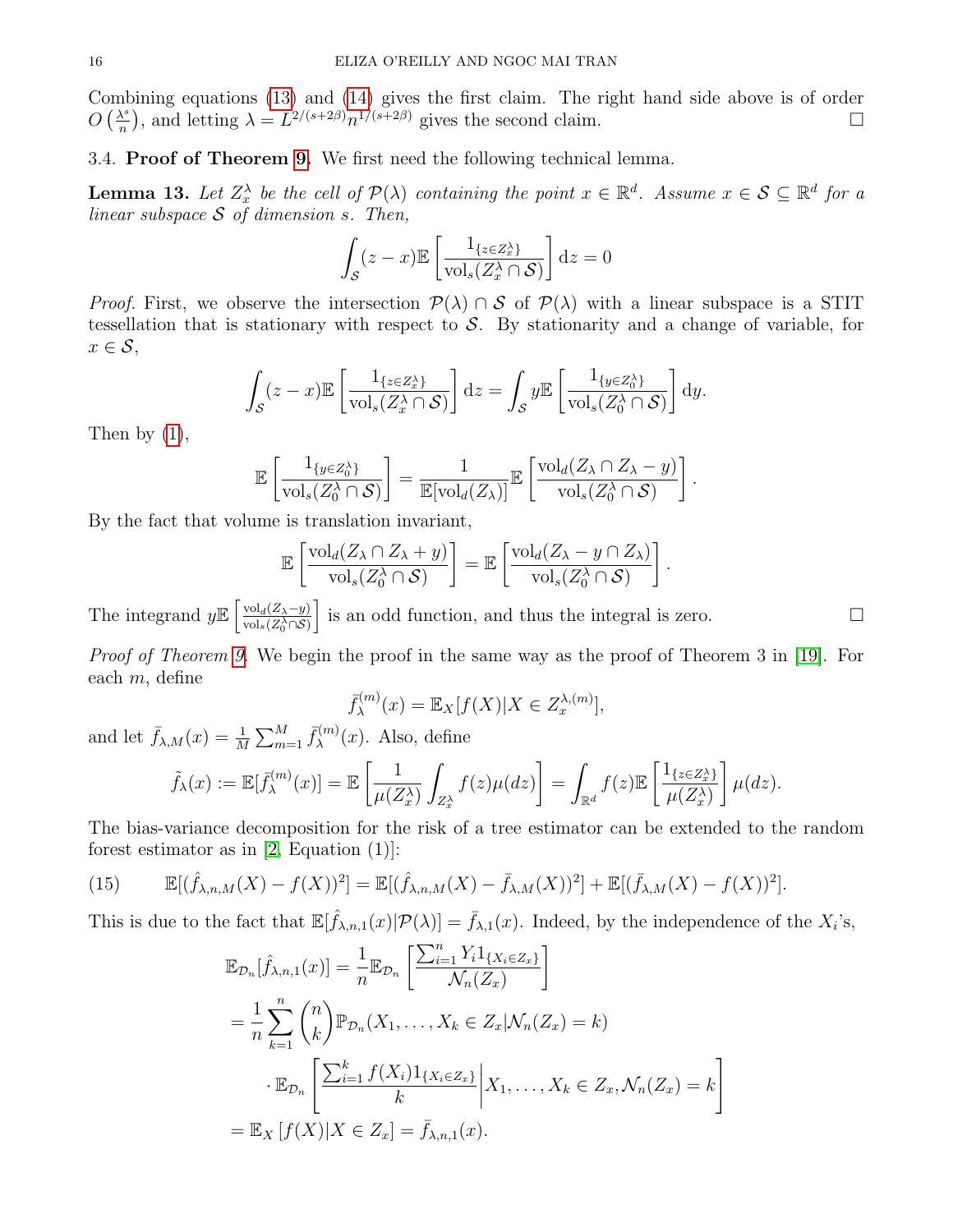Also, by Proposition 1 in [\[2\]](#page-18-5),

$$
\mathbb{E}[(\bar{f}_{\lambda,M}(x)-f(x))^2] = \mathbb{E}[(f(x)-\tilde{f}_{\lambda}(x))^2] + \frac{\text{Var}(\bar{f}_{\lambda}^{(1)}(x))}{M}.
$$

 $(1)$ 

We then have the following upper bound on the variance:

$$
\operatorname{Var}(\bar{f}_{\lambda}^{(1)}(x)) \le \mathbb{E}\left[ (\bar{f}_{\lambda}^{(1)}(x) - f(x))^2 \right] \le L^2 \mathbb{E}[\operatorname{diam}(Z_x^{\lambda})^2] \le \frac{L^2 c_{2,\Pi}}{\lambda^2},
$$

where the last inequality follows from Lemma [3](#page-7-3) and stationarity. Also, by Jensen's inequality,

$$
\mathbb{E}[(\hat{f}_{\lambda,n,M}(x) - \bar{f}_{\lambda,M}(x))^2] \leq \mathbb{E}[(\hat{f}_{\lambda,n,1}(x) - \bar{f}_{\lambda}^{(1)}(x))^2].
$$

Thus, taking the expectation with respect to  $X$ ,

$$
\mathbb{E}[(\hat{f}_{\lambda,n,M}(X) - f(X))^2] \le \frac{L^2 c_{2,\Pi}}{M\lambda^2} + \mathbb{E}[(\hat{f}_{\lambda,n,1}(X) - \bar{f}_{\lambda}^{(1)}(X))^2] + \mathbb{E}[(\tilde{f}_{\lambda}(X) - f(X))^2].
$$

We can use Lemma [12](#page-12-0) to bound the second term on the right hand side, so it remains to control the bias term. By Taylor's theorem, for  $f \in C^{1,\beta}(L)$  with  $\beta \in (0,1]$ ,

$$
|f(z) - f(x) - \nabla f(x)^{T} (z - x)| = \left| \int_{0}^{1} [\nabla f(x + t(z - x)) - \nabla f(x)]^{T} (z - x) dt \right|
$$
  

$$
\leq \int_{0}^{1} L(t \|z - x\|)^{\beta} \|z - x\| dt \leq L \|z - x\|^{1 + \beta}.
$$

Then,

$$
\begin{split}\n|\tilde{f}_{\lambda}(x) - f(x)| &= \left| \mathbb{E} \left[ \frac{1}{\mu(Z_x^{\lambda})} \int_{Z_x^{\lambda}} (f(z) - f(x)) \mu(\mathrm{d}z) \right] \right| \\
&\leq \left| \mathbb{E} \left[ \frac{1}{\mu(Z_x^{\lambda})} \int_{Z_x^{\lambda}} \nabla f(x)^{T} (z - x) \mu(\mathrm{d}z) \right] \right| + \mathbb{E} \left[ \frac{1}{\mu(Z_x^{\lambda})} \int_{Z_x^{\lambda}} |f(z) - f(x) - \nabla f(x)^{T} (z - x)| \mu(\mathrm{d}z) \right] \\
&\leq \left| \nabla f(x)^{T} \int_{Z_x^{\lambda}} (z - x) \mathbb{E} \left[ \frac{1}{\mu(Z_x^{\lambda})} \mathbf{1}_{\{z \in Z_x^{\lambda}\}} \right] \mu(\mathrm{d}z) \right| + \mathbb{E} \left[ \frac{1}{\mu(Z_x^{\lambda})} \int_{\mathbb{R}^d} L ||z - x||^{1+\beta} \mathbf{1}_{\{z \in Z_x^{\lambda}\}} \mu(\mathrm{d}z) \right] \\
&\leq ||\nabla f(x)|| \left\| \int_{Z_x^{\lambda}} (z - x) \mathbb{E} \left[ \frac{1}{\mu(Z_x^{\lambda})} \mathbf{1}_{\{z \in Z_x^{\lambda}\}} \right] \mu(\mathrm{d}z) \right\| + L \mathbb{E} \left[ \operatorname{diam}(Z_x^{\lambda})^{1+\beta} \right] \\
&\leq L \left\| \int_{\mathbb{R}^d} (z - x) \mathbb{E} \left[ \frac{\mathbf{1}_{\{z \in Z_x^{\lambda}\}}}{\mu(Z_x^{\lambda})} \right] \mu(\mathrm{d}z) \right\| + \frac{Lc_{\beta, \Pi}}{\lambda^{1+\beta}}.\n\end{split}
$$

Up to this point, the proof has closely followed that of Theorem 3 in [\[19\]](#page-19-0), with more general bounds for the parameters of STIT tessellations. Now, by the assumptions, there exists a constant  $C_p > 0$  such that  $\mu$  has a positive and  $C_p$ -Lipschitz density p w.r.t. the Lebesgue measure on its support. By the assumption that X is s-sparse, supp $(\mu) = W \cap S$ , where S is an s-dimensional linear subspace. To bound the first term above, the authors of [\[19\]](#page-19-0) compare the density  $F_{\lambda,p}(z) :=$  $\mathbb{E} \left[ \frac{p(z)}{z(z)} \right]$  $\frac{p(z)}{\mu(Z_x^{\lambda})} 1_{\{z \in Z_x^{\lambda}\}}$  with the density  $F_{\lambda, \text{unif}}(z) := \mathbb{E}\left[\frac{1_{\{z \in Z_x^{\lambda} \cap [0,1]^d\}}}{\text{vol}_d(Z_x^{\lambda} \cap [0,1]^d)}\right]$  $\mathrm{vol}_d(Z^\lambda_x \cap [0,1]^d)$ where  $p$  is the uniform density on the unit cube). They then apply their Lemma 1, the proof of which relies heavily on the rectangular geometry of the cells in the Mondrian process. One can generalize their strategy and obtain the same result for general STIT processes, but we can avoid the boundary issue that appears in their proof with the following modification. We instead compare  $F_{\lambda,p}$  with the density

$$
F_{\lambda}(z) := \mathbb{E}\left[\frac{1_{\{z \in Z_x^{\lambda}\}}}{\text{vol}_s\left(Z_x^{\lambda} \cap \mathcal{S}\right)}\right], \quad z \in \mathcal{S},
$$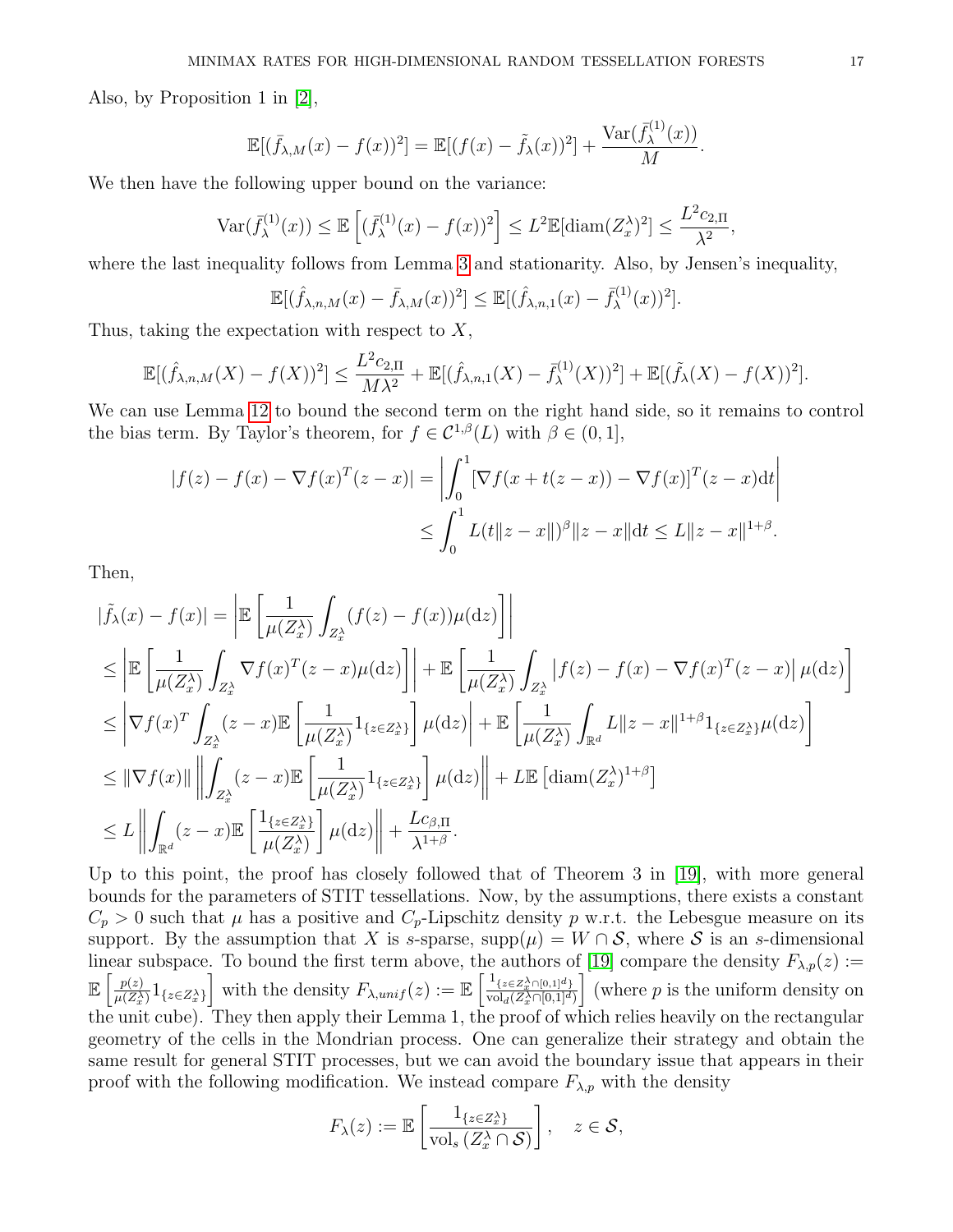from Lemma [13.](#page-15-0) Now, by the assumptions, define  $p_0 := \min_{x \in W \cap S} p(x) > 0$ . By Lemma [13,](#page-15-0) we add zero inside the norm to obtain the following upper bound on the first term above:

$$
\left\| \int_{\mathcal{S}} (z - x) F_{\lambda, p}(z) dz \right\| = \left\| \int_{\mathcal{S}} (z - x) (F_{\lambda, p}(z) - F_{\lambda}(z)) dz \right\|
$$
  
\n
$$
\leq \int_{\mathcal{S}} \|z - x\| \left| \mathbb{E} \left[ \frac{p(z)}{\mu(Z_x^{\lambda})} 1_{\{z \in Z_x^{\lambda}\}} \right] - \mathbb{E} \left[ \frac{1_{\{z \in Z_x^{\lambda}\}}}{\text{vol}_s(Z_x^{\lambda} \cap \mathcal{S})} \right] \right| dz
$$
  
\n
$$
\leq \int_{\mathcal{S}} \|z - x\| \mathbb{E} \left[ \frac{\int_{Z_x^{\lambda} \cap W \cap \mathcal{S}} |p(z) - p(y)| dy}{\mu(Z_x^{\lambda}) \text{vol}_s(Z_x^{\lambda} \cap \mathcal{S})} 1_{\{z \in Z_x^{\lambda}\}} \right] dz
$$
  
\n
$$
\leq C_p \int_{\mathcal{S}} \|z - x\| \mathbb{E} \left[ \frac{\int_{Z_x^{\lambda} \cap W \cap \mathcal{S}} \|z - y\| dy}{\mu(Z_x^{\lambda}) \text{vol}_s(Z_x^{\lambda} \cap \mathcal{S})} 1_{\{z \in Z_x^{\lambda}\}} \right] dz
$$
  
\n
$$
\leq C_p \mathbb{E} \left[ \frac{\text{diam}(Z_x^{\lambda}) \text{vol}_s(Z_x^{\lambda} \cap W \cap \mathcal{S})}{\mu(Z_x^{\lambda}) \text{vol}_s(Z_x^{\lambda} \cap \mathcal{S})} \right]_{\mathcal{S}} \|z - x\| 1_{\{z \in Z_x^{\lambda}\}} dz \right]
$$
  
\n
$$
\leq C_p \mathbb{E} \left[ \frac{\text{diam}(Z_x^{\lambda})^2 \text{vol}_s(Z_x^{\lambda} \cap W \cap \mathcal{S})}{\mu(Z_x^{\lambda})} \right]
$$
  
\n
$$
\leq \frac{C_p}{p_0} \mathbb{E} \left[ \text{diam}(Z_x^{\lambda})^2 \right] \leq \frac{C_p c_{2, \Pi}}{\lambda^2 p_0},
$$

where the last inequality follows from Lemma [3](#page-7-3) and stationarity. Thus,

 $\bar{1}$ 

$$
\mathbb{E}[(\tilde{f}_{\lambda}(X) - f(X))^2] \le \left(\frac{LC_p c_{2,\Pi}}{\lambda^2 p_0} + \frac{L c_{\beta,\Pi}}{\lambda^{1+\beta}}\right)^2,
$$

and the total risk satisfies

$$
R(\hat{f}_{\lambda,n,M}(X)) = \mathbb{E}[\hat{f}_{\lambda,n,M}(X) - f(X))^2] \leq O\left(\frac{L^2}{\lambda^2 M} + \frac{L^2}{\lambda^{2(1+\beta)}} + \frac{\lambda^s}{n}\right).
$$

Letting  $\lambda = \lambda_n = L^{2/(s+2\beta+2)} n^{1/(s+2\beta+2)}$  and  $M = M_n \succeq \lambda_n^{2\beta}$  gives the rate  $O(L^{2s/(s+2\beta+2)}n^{-(2\beta+2)/(s+2\beta+2)})$ .

### 3.5. Proof of Theorem [11.](#page-11-0)

Proof of Theorem [11.](#page-11-0) By Corollary 1 in [\[29\]](#page-19-11), the typical cell of a STIT tessellation with lifetime parameter  $\lambda$  has the same distribution as the typical cell of a Poisson hyperplane tessellation with intensity  $\lambda$  and the same associated zonoid/directional distribution. The distribution of the typical cell determines the distribution of the zero cell by Theorem 10.4.1 in [\[27\]](#page-19-10), and thus, the same proof methods used in Theorems [7](#page-10-0) and [9](#page-10-1) can be applied in this setting and the results follow.  $\Box$ 

### 4. Discussion and Future Work

<span id="page-17-0"></span>This work expands and strengthens the theoretical basis for data independent random forests, and establishes stochastic geometry theory as an extremely promising tool set for analyzing random partition based regression and classification algorithms. In particular, we showed that a large class of random forests built from stationary hyperplane partitions all achieve the same minimax rates as Mondrian forests featured in [\[19\]](#page-19-0), and we extended these rates to depend on the intrinsic dimension of the input as opposed to the ambient dimension of the feature space. This work motivates many more questions at the intersection of stochastic geometry and machine learning. We outline a few future research directions here.

First, the notion of sparsity used in our assumptions about the input has limited applicability. However, we hope that our results and proof techniques can form a basis for future work to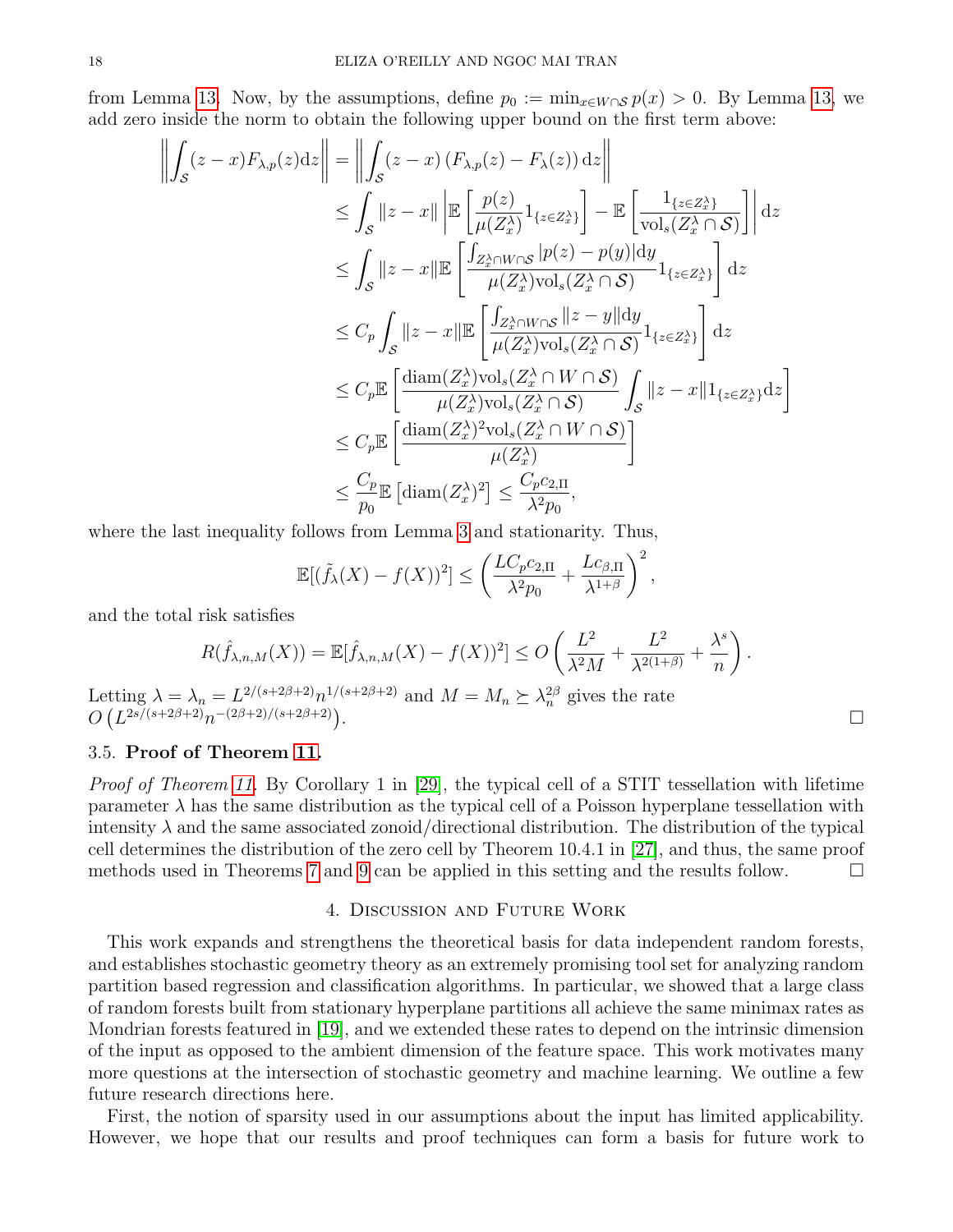obtain optimal rates under more general notions of sparsity of the input or the relevant feature space. Additionally, as mentioned in Remark [2,](#page-11-2) to obtain optimal rates in practice one needs an adaptive way of tuning the lifetime parameter and number of trees, since the sparsity dimension and regularity are not known a priori. For adaptation to regularity, a model aggregation method

was proposed in [\[19\]](#page-19-0) for Mondrian forests which could potentially be extended to STIT forests. Another open question is whether the flexibility of the directional distribution allows us to find "optimal" split directions, or directional distribution  $\phi$  for a given data set. In particular, a direction distribution that depends on the input data density  $p<sub>X</sub>$  may improve performance and decrease computational costs by decreasing the complexity of the partition needed to achieve optimal rates. It also remains an open question in general whether, under different assumptions about the underlying function  $f$ , one can obtain convergence rates that depend on the directional distribution, and whether optimal rates are achieved with an optimal choice of split directions.

A third research direction concerns data-dependent random forests. STIT or Poisson hyperplane tessellations with a non-stationary intensity measure  $\Lambda$  can yield inhomogeneous random partitions of space. The key open question is thus how to incorporate the given data set into  $\Lambda$ . In the stochastic geometry literature, some non-stationary random tessellation models have been studied. Sections 11.3 and 11.4 in [\[27\]](#page-19-10) collect results on non-stationary flat processes and Poisson hyperplane tessellations. Many of the results there appear in [\[25\]](#page-19-14), and [\[14\]](#page-18-15) studies intersection densities and a generalization of the associated zonoid for non-stationary Poisson hyperplane tessellations.

### **REFERENCES**

- <span id="page-18-14"></span>[1] Sylvain Arlot. V-fold cross-validation improved: V -fold penalization. arXiv:0802.0566, 2008.
- <span id="page-18-5"></span>[2] Sylvain Arlot and Robin Genuer. Analysis of purely random forests bias. arXiv:1407.3939, 2014.
- <span id="page-18-9"></span>[3] Gerard Biau. Analysis of a random forests model. Journal of Machine Learning Research, 13:1063–1095, 2012.
- <span id="page-18-3"></span>[4] Gérard Biau and Luc Devroye. On the layered nearest neighbour estimate, the bagged nearest neighbour estimate and the random forest method in regression and classification. Journal of Multivariate Analysis, 101(10):2499–2518, 2010.
- <span id="page-18-4"></span>[5] Gérard Biau, Luc Devroye, and Gäbor Lugosi. Consistency of random forests and other averaging classifiers. Journal of Machine Learning Research, 9(9), 2008.
- <span id="page-18-6"></span>[6] Rico Blaser and Piotr Fryzlewicz. Random rotation ensembles. The Journal of Machine Learning Research, 17(1):126–151, 2016.
- <span id="page-18-0"></span>[7] Leo Breiman. Random forests. Machine learning, 45(1):5–32, 2001.
- <span id="page-18-2"></span>[8] Xi Chen and Hemant Ishwaran. Random forests for genomic data analysis. Genomics, 99(6):323–329, 2012.
- <span id="page-18-11"></span>[9] Yingying Fan Chien-Ming Chi, Patrick Vossler and Jinchi Lv. Asymptotic properties of high-dimensional random forests. arXiv:2004.13953, 2021.
- <span id="page-18-7"></span>[10] Xuhui Fan, Bin Li, and Scott Sisson. The binary space partitioning-tree process. In Amos Storkey and Fernando Perez-Cruz, editors, Proceedings of the Twenty-First International Conference on Artificial Intelligence and Statistics, volume 84 of Proceedings of Machine Learning Research, pages 1859–1867. PMLR, 09–11 Apr 2018.
- <span id="page-18-1"></span>[11] Manuel Fernández-Delgado, Eva Cernadas, Senén Barro, and Dinani Amorim. Do we need hundreds of classifiers to solve real world classification problems? The journal of machine learning research, 15(1):3133–3181, 2014.
- <span id="page-18-8"></span>[12] Shufei Ge, Shijia Wang, Yee Whye Teh, Liangliang Wang, and Lloyd Elliott. Random tessellation forests. In Advances in Neural Information Processing Systems 32, pages 9571–9581. 2019.
- <span id="page-18-13"></span>[13] László Györfi, Michael Kohler, Adam Krzyzak, and Harro Walk. A Distribution-Free Theory of Nonparametric Regression. Springer, 2002.
- <span id="page-18-15"></span>[14] Lars Michael Hoffmann. Intersection densities of nonstationary poisson processes of hypersurfaces. Advances in Applied Probability, 39(2):307–317, 2007.
- <span id="page-18-12"></span>[15] Daniel Hug and Rolf Schneider. Asymptotic shapes of large cells in random tessellations. Geometric and Functional Analysis, 17:156–191, 2007.
- <span id="page-18-10"></span>[16] Jason Klusowski. Sharp analysis of a simple model for random forests. In Arindam Banerjee and Kenji Fukumizu, editors, Proceedings of The 24th International Conference on Artificial Intelligence and Statistics, volume 130 of Proceedings of Machine Learning Research, pages 757–765. PMLR, 13–15 Apr 2021.